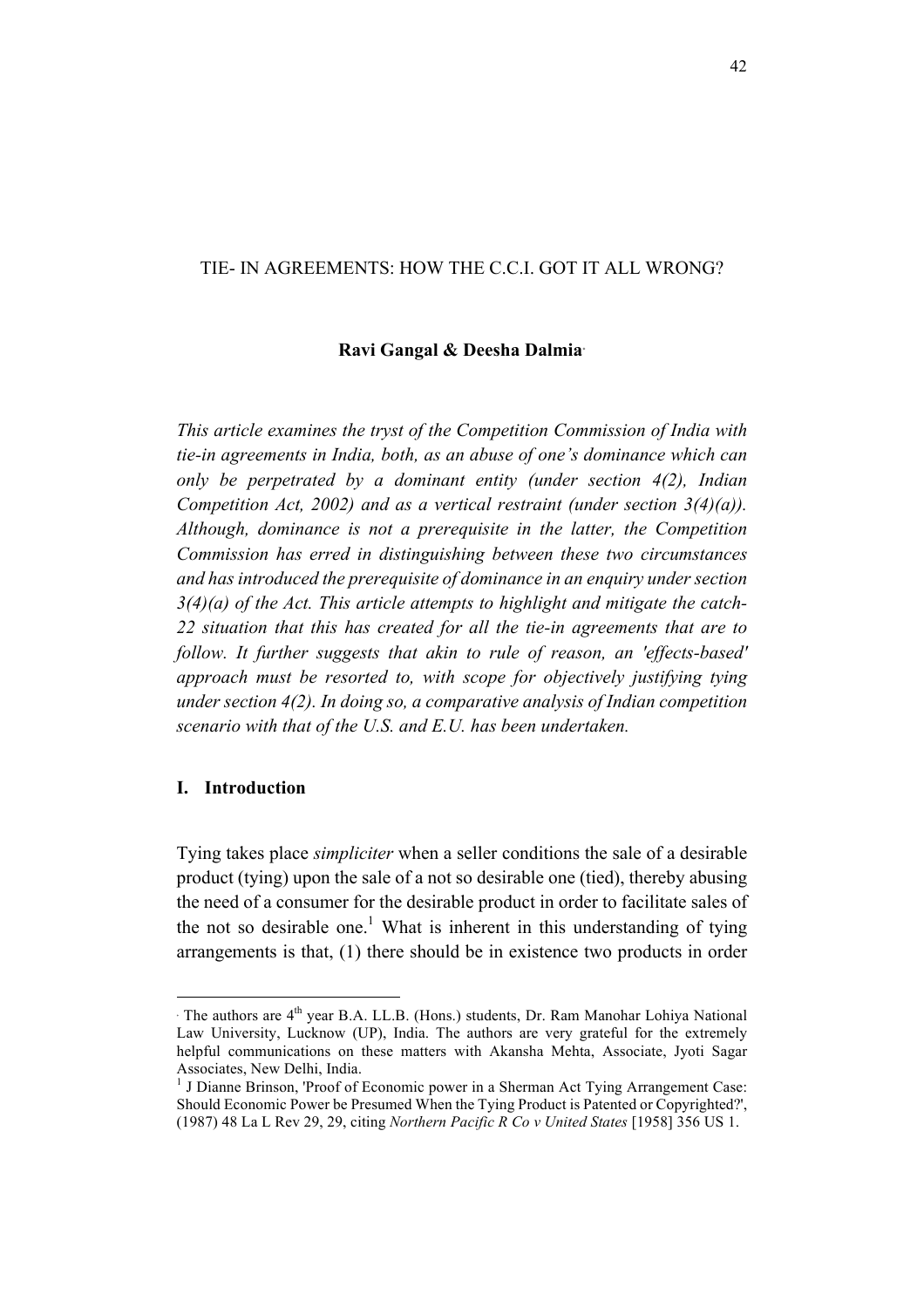for conditioning the sale of one upon the other; (2) consumer must be dependent upon the seller for the desirable product and the seller must be in a position superior (dominance) to that of the consumer by virtue of the latter's need for the former's product; (3) and that such dependence or position of superiority is abused. Such abuse is condemned by antitrust laws for varied reasons, primary being the exploitation of the consumers<sup>2</sup> and the exclusion of competitors in the tied market by the seller.<sup>3</sup> It is facilitated by *leveraging* the dominance possessed in the tying market to foreclose the market for the competitors in the tied market.<sup>4</sup>

Therefore, in order for a seller to successfully tie, it must above all, possess dominance which may then be leveraged. Another assumption which is apparent and has become the most important point of contention is that tying is only used for such leveraging and it is never used as a means of achieving better standards of competition.<sup>5</sup> This is contentious since this position stands altered in the wake of the expanding scope of acknowledging efficiency defences in particular and shifting towards an 'effects-based' approach in general (Chicago School). Nevertheless, considering that the objective of antitrust laws is the subsistence of fair competition upon merits and proscription of activities having anti- competitive effects both actual (*ex post*) or potential (*ex ante*) what is implicit in this argument is the fact that once dominance is shown in a claim for tying, the seller would invariably be held liable, for such tie- in would be anti- competitive as it would lead to market foreclosure and the competition would not be on merit. It is for this reason that many jurisdictions have proscribed tying as an instance of abuse of one's dominance  $6$ 

Some jurisdictions have also proscribed tying as an instance of vertical restraint facilitated through an agreement without prescribing dominance as

 <sup>2</sup> Alison Jones and Brenda Suffrin, *EU Competition Law: Text, Cases and Materials* (4th edn, OUP 2014) 458.

<sup>&</sup>lt;sup>3</sup> DG Competition Discussion Paper On The Application Of Article 82 Of The Treaty To Exclusionary Abuses, Brussels, December 2005, 55, paras 180, 181 (DG COMP Discussion Paper)

<sup>&</sup>lt;http://europa.eu.int/comm/competition/antitrust/others/discpaper2005.pdf> accessed 1 September 2016.<br><sup>4</sup> Jefferson Parish Hospital Division 2nd v Hyde [1984] 466 US 2, 14, fn 20.

<sup>&</sup>lt;sup>5</sup> Standard Oil Company of California v United States, [1949] 337 US 293; Northern Pacific *R Co v United States* [1958] 356 US 1; Joseph P Bauer, 'A Simplified Approach to Tying Arrangements: A Legal and Economic Analysis', (1980) 33 Vanderbilt L Rev 283, 286.

<sup>6</sup> Einer Elhauge and Damien Geradin, *Global Competition Law and Economics*, (2nd edn, Hart Publishing 2011) 628, 629.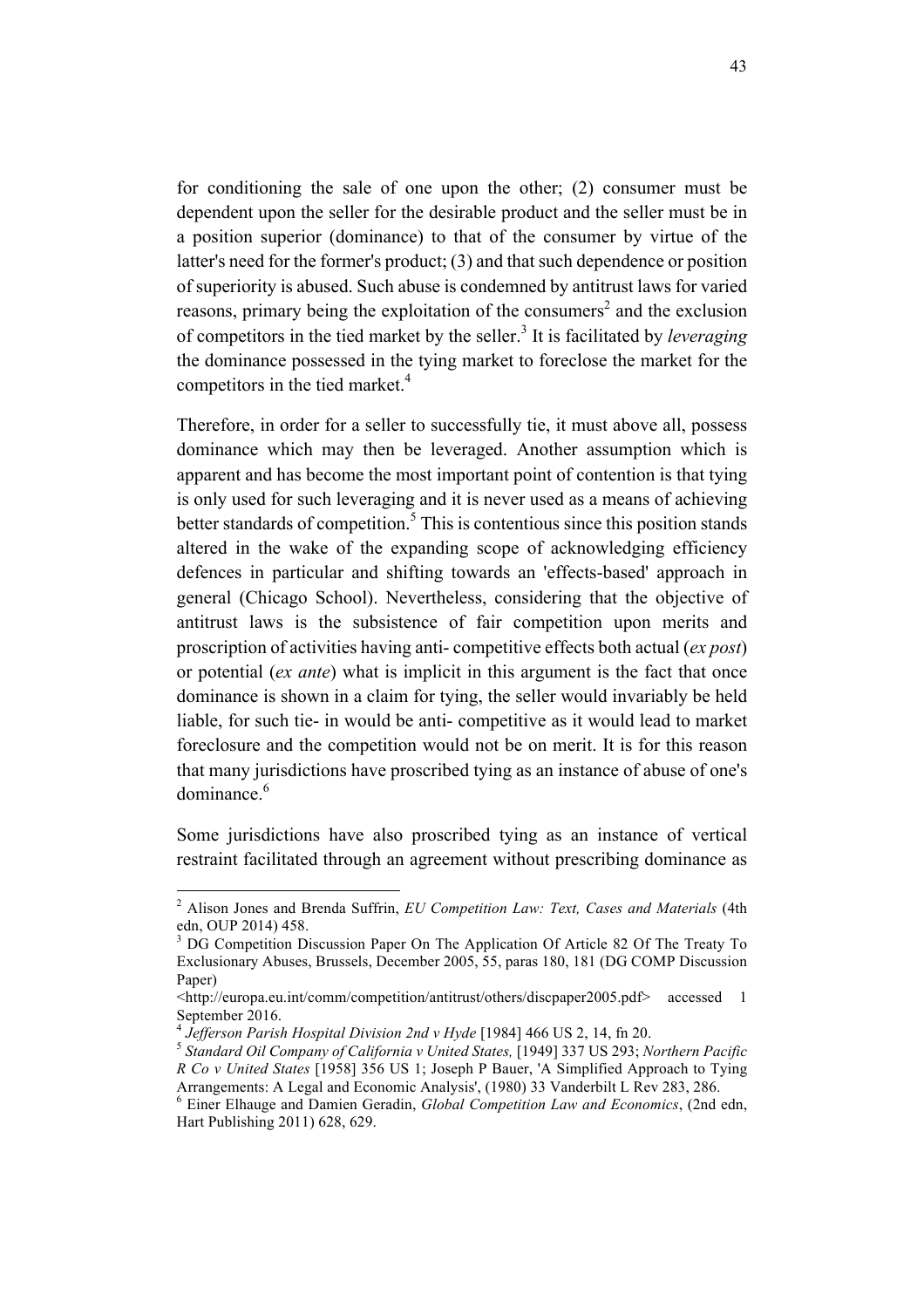a prerequisite. What may be inferred here is that, a tie-in may still be illegal (as a vertical restraint), even if dominance as a prerequisite has not been established i.e. even if a seller may not be dominant in the tying market, tying may still lead to anti-competitive effects. However, in such a scenario, market foreclosure will have to be depicted by the plaintiff and such foreclosure will have to be weighed against countervailing pro-competitive efficiencies if any exist similar to a rule of reason approach under Section 1 of the Sherman Act, 1890 in the United States ("U.S.") or as agreements having as their effect the "*prevention, restriction or distortion of competition*" are treated under Article 101 of the Treaty on the Functioning of the European Union ("TFEU") in the European Union ("E.U.").

A similar distinction exists in India as well, since tying has been proscribed as an abuse of one's dominance under section ("u/s.") 4(2) of the Indian Competition Act, 2002 ("Act") wherein it can only be perpetrated by a dominant entity and as a vertical restraint u/s. 3(4)(a), wherein it can be perpetrated by any entity irrespective of its standing in the market (dominance is not a prerequisite). However, this statutory distinction has been blurred by the C.C.I. by introducing the prerequisite of dominance in an enquiry u/s.  $3(4)(a)^7$  setting a bad precedent for subsequent tie-in related litigations in India.

This article is divided into three parts. In the first part of the article, the authors have traced the jurisprudential history behind tying arrangements in the U.S., considering that it was here that they were first realised as having anti-competitive effects and also because it was here only that the foremost observations with regard to them being treated under a rule of reason were made and therefore it ideally serves as the inception point for any enquiry into tying arrangements. This part also brings forth how the element of market power has been assessed by the U.S. courts and how the standards have changed so far. This is important for the mere fact that as per the authors it is essentially the distinction in the quantum of market power that is pivotal in determining whether a tie-in is to be proscribed *per se* or considered under a rule of reason.

The second part incorporates a detailed discussion on the position with regard to tie-ins in the E.U., for the Indian law is closer to the E.U. in text and in scope as compared to the U.S. The authors have specifically observed as to

 <sup>7</sup> *Shri Sonam Sharma v Apple Inc.* & *Ors*, Case No 24/2011 (CCI).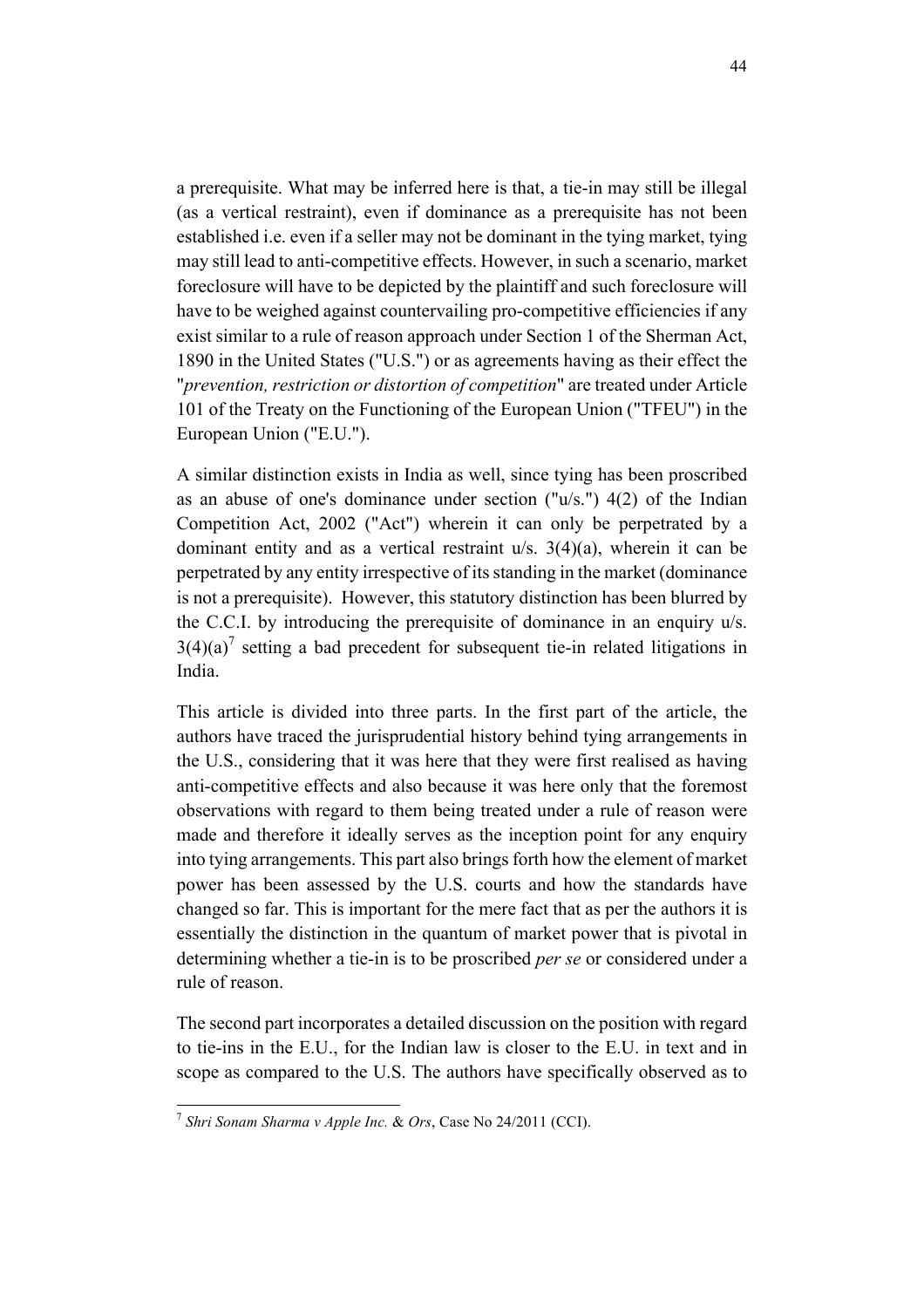how the scope for objective justifications under Article 102 has been provided for by the European Commission and the European courts when textually none exists. This may give an insight into whether it is possible even for the Competition Commission of India ("C.C.I.") to incorporate a similar 'effectsbased' approach u/s. 4, thereby providing scope for proving pro-competitive efficiencies of a tie-in.

The third part is a critique on C.C.I.'s tryst with tying arrangements as documented in two of its verdicts in *Shri Sonam Sharma v Apple Inc.* & *Ors.*<sup>8</sup> and *Ramakant Kini v Dr. L.H. Hiranandani Hospital<sup>9</sup>*, forming the bedrock of the analysis therein. Further, the authors highlight the possible ramifications that will ensue now that dominance is introduced as a prerequisite in an enquiry u/s. 3(4)(a). *Firstly*, in doing so the C.C.I. has incorporated a *per se* proscription of tie-ins u/s. 3(4)(a), although s. 3(4)(a) prescribes a rule of reason enquiry (based upon factors enumerated u/s. 19(3)) for treating tie-ins and thus has taken a step backwards rather than moving forward towards a rule of reason approach to be applied generally for tie-ins. *Secondly*, the distinction in scope for offence of *tying by a dominant firm*   $u/s.3(4)(a)$  and section ("s.")  $4(2)$  shall be blurred to the extent that s.  $4(2)$ would be rendered virtually otiose. *Thirdly*, a distinction in the standards for proscription of *tying by a non- dominant firm* u/s. 4(2) and s. 3(4)(a) shall be created i.e. different standard of proscription for the same offence would be created.

In conclusion, the article states that the C.C.I. has fundamentally misinterpreted the scope of tie-ins under the Act. As per the authors, tie-ins by dominant firms are *per se* proscribed as abuses u/s. 4(2), whereas u/s. 3(4)(a) the defendants who facilitate a tie-in and do not possess any position of dominance maybe tried under a rule of reason approach to deduce actual or potential Adverse Appreciable Effect on Competition ("AAEC"**)** in the market. Any presumption of AAEC upon the existence of dominance would entirely vitiate this rule of reason approach u/s. 3(4)(a). Therefore, there simply exists no reason as to why the element of dominance should be introduced u/s. 3(4)(a) to identify "*anti-competitive*" tie-ins. Lastly, this article suggests a course for the inquiry into the claims of tie-ins which should be employed by the C.C.I. in order to successfully delineate the scope u/s.

<sup>8</sup> *Ibid*. <sup>9</sup> [2014] CompLR 0263 (CCI).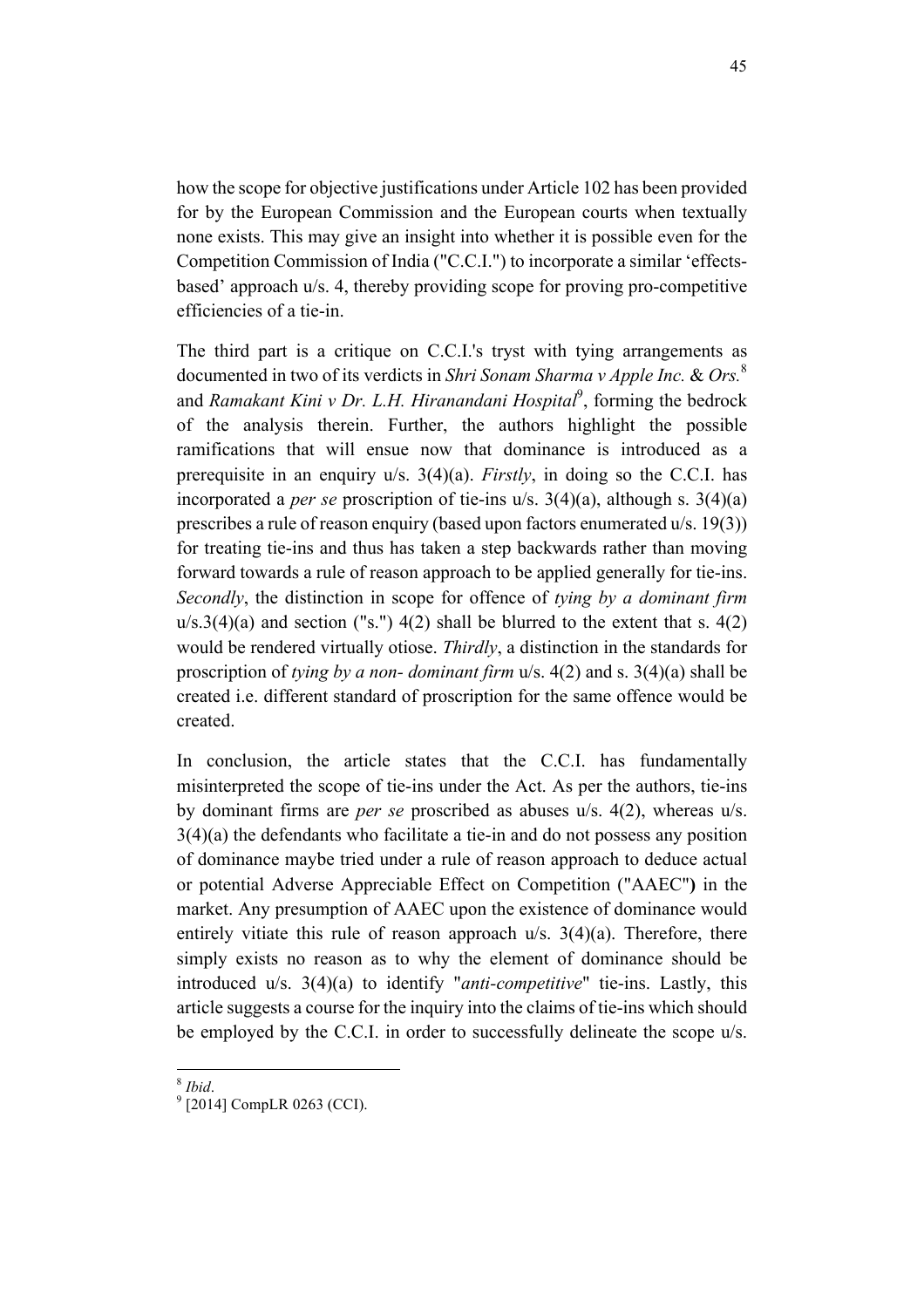$3(4)(a)$  and s.  $4(2)$  for their frictionless functioning. The authors are also mindful of the raging debate with regard to a rule of reason approach being met out to tie-ins even when they constitute unilateral abuse of dominance in both these jurisdictions. Therefore, the article further suggests that the time has come for the C.C.I. to identify broadly the scope for objective justifications to be considered in claims of abuses u/s. 4(2) so as to shift to a more "effects-based" approach similar to article 102 of TFEU in order to streamline the Indian competition regime according to the international standards.

### **II. Tie-Ins in the US**

As per the U.S. jurisprudence, claims against tying can be brought under any of the following provisions of the relevant antitrust laws:

(1) section 1 of the Sherman Act, which prohibits contracts 'in restraint of trade', (2) section 2 of the Sherman Act, which makes it illegal to 'monopolize', (3) section 3 of the Clayton Act, which prohibits exclusivity arrangements that may 'substantially lessen competition', and (4) section 5 of the FTC Act, which prohibits 'unfair methods of competition'*.* 10

However, since section 5 of the FTC Act is only limited for being invoked by the Federal Trade Commission<sup>11</sup>, primary consideration under this article is limited to the Sherman Act and the Clayton Act. It was first considered, based upon the ruling<sup>12</sup> of the United States Supreme Court ("U.S.S.C."), that there existed a difference in the standards set by these legislations, with regard to tying agreements. However, position since then has been cleared to the extent that these standards, 'have become so similar that any differences remaining between them are of interest to only antitrust theologians'.<sup>13</sup> Moreover, 'whichever U.S. statute is invoked, the underlying economics of the relevant agreements is the same, and each statute effectively imposes the same

<sup>&</sup>lt;sup>10</sup> US Department of Justice, 'Competition and Monopoly: Single-Firm Conduct Under Section 2 of the Sherman Act (2008)' (September 2008) (US Department of Justice Report) <www.usdoj.gov/atr/public/reports/236681.htm> accessed 20 August 2016.

<sup>&</sup>lt;sup>12</sup> Times-Picayune Publishing Co v United States [1953] 345 US 594.<br><sup>13</sup> US Department of Justice Report (n 10) 78, citing Robert H Bork, *The Antitrust Paradox* (2008).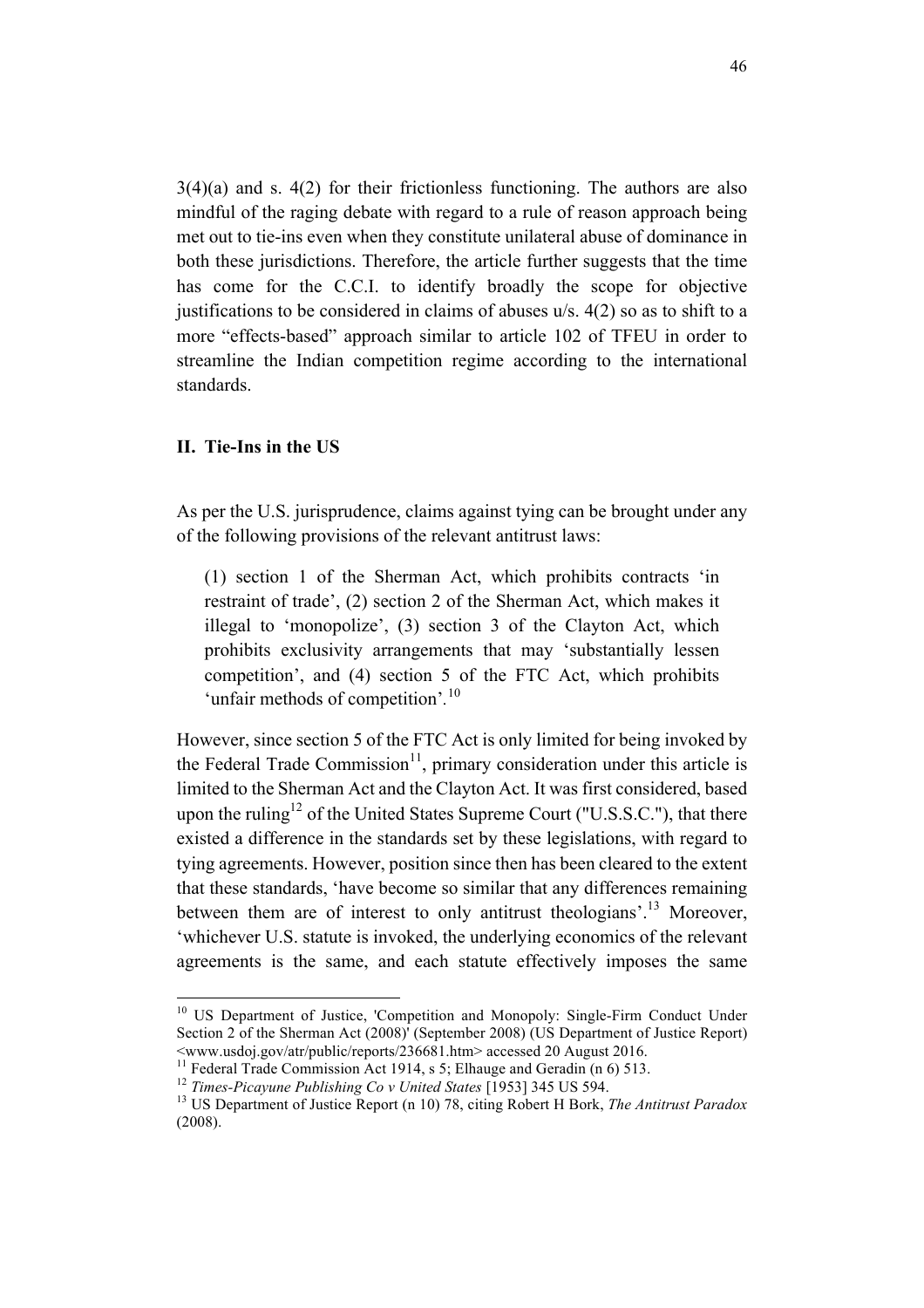requirement of proving the agreement is anticompetitive'.<sup>14</sup> Tying in the U.S. since its known inception as an alleged attempt of extending patent monopoly over unpatented products<sup>15</sup> has plummeted from almost absolute *per se* illegality<sup>16</sup> to a rather modified approach, with various pre requisites and noted exceptions in place. The Chicago school thinkers must be credited for the same. The difference in opinion vests in the apprehension that the 'leverage theory'<sup>17</sup> as idealised by the Harvard school thinkers was not in sync with the economic reality and a tad too much dependent upon the empirical analysis of the 'industrial organization, the field of economics that [studied] monopoly questions'.<sup>18</sup>

This led to Chicago School thinkers<sup>19</sup> to conceptualise the 'single monopoly profit theorem' whereby, the apprehensions of the leverage theory were busted, upon critical analysis under the scrutiny of economic understanding of antitrust issues and called for a 'rule of reason' approach for treating the tie-in claims, 'pursuant to which a restraint is judged illegal only if a full consideration of the relevant facts establishes that the restraint is "unreasonable" because it suppresses or destroys, rather than regulates and thereby possibly promotes, competition'.<sup>20</sup> Nevertheless, the precedent set by the U.S.S.C. strongly favours a *per se* approach, with various alterations and modifications as it has deemed  $fit^{21}$ , even going to the extent of stating it to be, 'far too late in the history of our antitrust jurisprudence to question the proposition that certain tying arrangements pose an unacceptable risk of

<sup>&</sup>lt;sup>14</sup> Elhauge and Geradin (n 6) 513.<br><sup>15</sup> *Henry v AB Dick Co* [1911] 224 US 1 in WL Baldwin, David McFarland, 'Tying Arrangements in Law and Economics', (1963) 8 Antitrust Bull 743, 744; Donald F Turner, 'The Validity of Tying Arrangements Under The Antitrust Laws', (1958- 1959) 72 Harv L Rev 50, 50-51. <sup>16</sup> *International Salt Co v United States* [1947] 332 US 392; *Standard Oil Company of* 

*California v United States,* [1949] 337 US 293; WL Baldwin & David McFarland, 'Tying Arrangements in Law and Economics', (1963) 8 Antitrust Bull 743, 754.

<sup>17</sup> *International Salt Co v United States* [1947] 332 US 392; *Northern Pacific* (n 5); *Jefferson Parish* (n 4).<br><sup>18</sup> Richard A Posner, 'The Chicago School of Antitrust Analysis', (1978) 127 University of

Penn Law Review 925, 928-929.<br><sup>19</sup> Ward S Bowman Jr, 'Tying Arrangements and the Leverage Problem', (1957- 1958) 67

Yale LJ 19.

<sup>&</sup>lt;sup>20</sup> Macdonald Flinn, Willis B Snell, et al, 'The Per Se Rule, Report of Special Subcommittee of Sherman Act Committee', (1968-1969) 38 Antitrust LJ 731 (Special Subcommittee Report).

<sup>&</sup>lt;sup>21</sup> Christopher R Leslie, 'The Commerce Requirement in Tying Law', (2015) 100 Iowa Law Review 2135, 2138.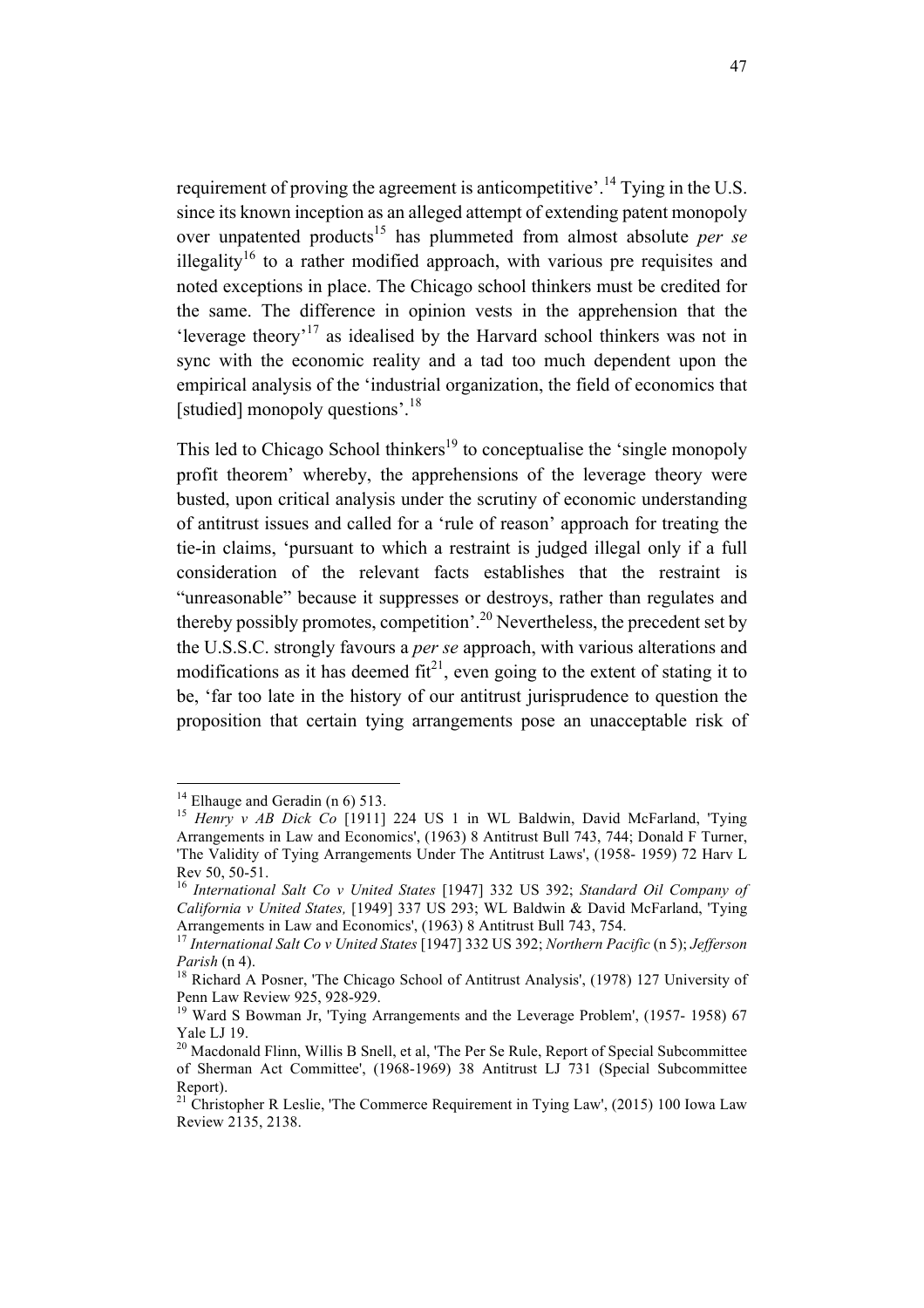stifling competition and therefore are unreasonable *per se.*' <sup>22</sup> In the same case however, it was also observed that, 'not every refusal to sell two products separately can be said to restrain competition'.<sup>23</sup>

It should be mentioned here that some have claimed that such an approach with all its modifications, to not be a *per se* approach at all, at least in the literal sense of the term<sup>24</sup> and as *per se* rule applies to other anti-competitive practices.25 This modified or the *quasi- per se* approach as it is now known, has also been endorsed by various academicians (Post Chicago school) who believe that market power in the market for tying product indeed leads to revenue over and above monopoly profits in the form of consumer surplus and thereby believe the 'single monopoly profit theory' to be too idealistic and requiring various restrictive assumptions<sup>26</sup>, considering it to be a mere exception rather than the law by which the antitrust policy should be determined $^{27}$ 

However, they consider such modified *per se* rule as a, 'structured rule of reason that correctly identifies the elements necessary to prove certain anticompetitive effects'<sup>28</sup> and not a *per se* rule at all. Perhaps it is true since such consistent application of this *per se* rule, has not stopped the U.S. courts from acknowledging economic efficiencies<sup>29</sup> and business justifications<sup>30</sup> *inter alia* as exceptions to this rule<sup>31</sup> or to employ the rule of reason itself whenever the modalities of a case such as when it involves 'novel categories of dealings<sup>32</sup> so demand.

<sup>&</sup>lt;sup>22</sup> *Jefferson Parish* (n 4) 9.<br><sup>23</sup> *Ibid* 11.<br><sup>24</sup> WL Baldwin and David McFarland, 'Some observations on Per se and Tying Arrangements', (1961) 6 Antitrust Bull. 433, 435; Leslie, 'The Commerce Requirement in Tying Law' (n 21) 2158.

Jefferson Parish (n 4) 33-34; Leslie, 'The Commerce Requirement in Tying Law' (n 21) 2158.

<sup>&</sup>lt;sup>26</sup> Einer Elhauge, 'Tying, Bundled Discounts, and the Death of The Single Monopoly Profit Theory' (2009) 123 Harv L Rev 397, 400.<br><sup>27</sup> Ibid.

<sup>&</sup>lt;sup>28</sup> Einer Elhauge, 'Rehabilitating Jefferson Parish: Why Ties Without a Substantial Foreclosure Share Should Not be Per Se LegaI', (2016) 60 Antitrust Law Journal 463, 464. <sup>29</sup> International Business Machines Corporation v United States [1936] 298 US 131; WL Baldwin & David McFarland, 'Tying Arrangements In Law And Economics', (1963) 8

Antitrust Bull 743, 749-750. <sup>30</sup> *United States v Jerrold Elecs Corp* 187 F Supp 545 (ED Pa 1960), affmd *per curiam*, [1961] 365 US 567.<br> $31$  Einer and Geradin (n 6) 571.

<sup>31</sup> Einer and Geradin (n 6) 571. <sup>32</sup> *United States v Microsoft Corporation,* 253 F 3d 34 (DC Cir. 2001), 84 (*Microsoft III*).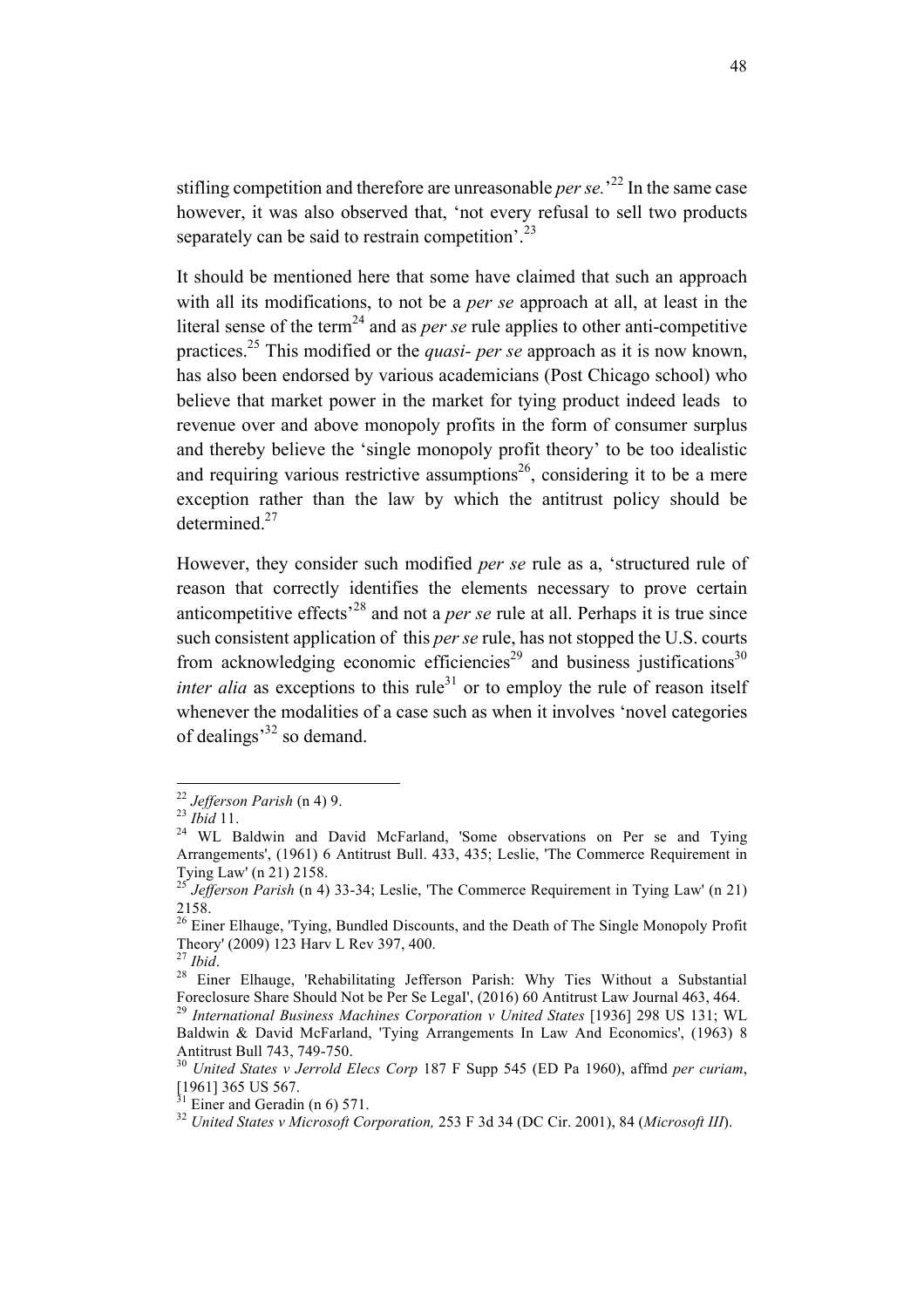Therefore, it may be stated that the approach towards tie-ins in the U.S. is still in a phase of transition with the courts being open to acknowledging and employing economic analysis as the basis for forming judicial opinions wherever it seems justified, indeed there exists a need for an all-inclusive policy to be put in place which is both economically (theoretically) coherent and legally viable to serve as precedence for subsequent litigations. Nevertheless the position as of now is that even if a *quasi*-*per se* tying claim is not successfully proved, it can still be considered under the rule of reason under Section 1 of the Sherman Act,  $1890.<sup>33</sup>$  Since, 'Sherman Act §1 remains available to cover cases where defendants have some lesser amount of market power'<sup>34</sup> and rule of reason is also to be preferred over a simplistic *per se* enquiry when the latter carries 'undue risks of error and of deterring welfareenhancing innovations<sup>35</sup> usually in cases with 'no close parallel in prior antitrust cases'.36

## **1. The Per Se Rule**

The application of the *per se* rule presupposes that certain practices shall always yield only anticompetitive effects<sup>37</sup> thereby making it imperative for the regulatory authorities to condemn the same upon their happening itself, 'without any consideration (or with very little consideration) of the amount of commerce involved, the effect of the particular restraint on competition, the motive of the participants, any social or economic benefits resulting from the restraint, or other surrounding facts.'<sup>38</sup> It generally, relieves the plaintiff from proving anticompetitive effects and only a probability of anticompetitive effects has to be shown.<sup>39</sup> The reasoning behind such approach may be understood from the following syllogism drawn from the various judicial pronouncements by some commentators:

Major premise: it is illegal per se to foreclose competitors from a substantial market (*International Salt*). Minor premise: tying

 <sup>33</sup> Einer and Geradin (n 6) 513-14; *Jefferson Parish* (n 4) 18; *Fortner Enterprises, Inc v United States Steel Corp ET AL* [1969] 394 US 495, 499-500; Leslie, 'The Commerce Requirement in Tying Law' (n 21) 2139.<br>
<sup>34</sup> Einer and Geradin (n 6) 513-14.<br>
<sup>35</sup> Microsoft III (n 32) 89-90.<br>
<sup>36</sup> Ibid 84.<br>
<sup>37</sup> Northern Pacific (n 5) 5-6.<br>
<sup>38</sup> Special Subcommittee Report (n 20) 731.<br>
<sup>39</sup> Jefferson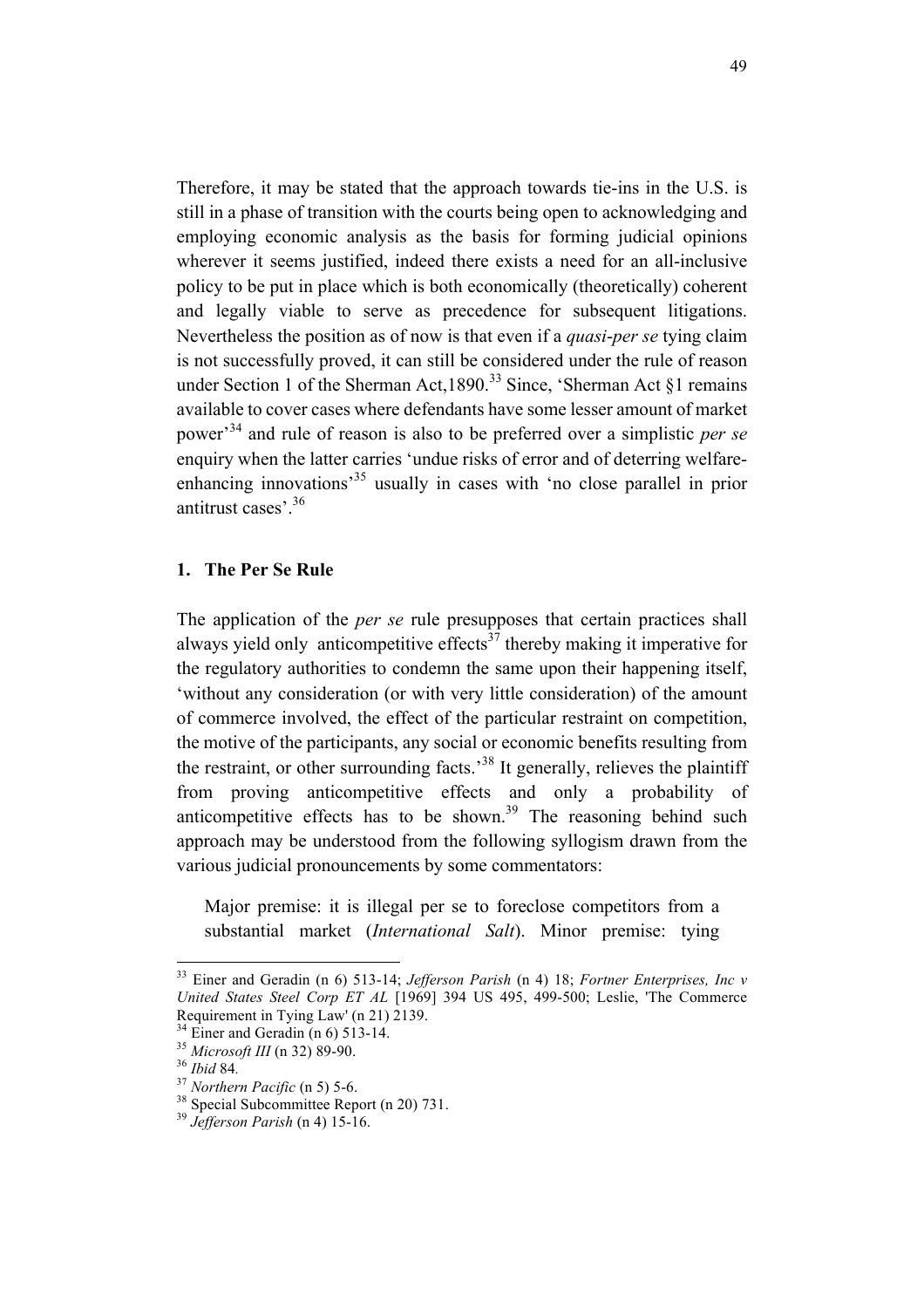arrangements have 'hardly any purpose' but to foreclose competitors from a substantial market (*Standard Oil*). Conclusion: tying arrangements are illegal per se (*Northern Pacific*).<sup>40</sup>

Tie- ins lead to the foreclosure of the tied product market, whenever a seller in the tying product market is in a position such as to coerce the buyers in the tied product market to opt for his product (tied) rather than his competitor's product i.e. *leveraging* his position in the tying product market to distort market conditions in the tied product market. Based upon this, the probable anticompetitive results which are apprehended and sought to be prevented by employing this rule include, '(1) Buyers are deprived of the opportunity to select the '*best bargain*' in the tied product market; and (2) other sellers of the tied product are deprived of the opportunity to have their versions of the tied product compete '*on the merits*' with the tying seller's tied product'.<sup>41</sup>

Although, as already mentioned the application of the *per* se rule to tie-ins has been criticised extensively, the U.S.S.C. had justified its application stating that:

This principle of *per se* unreasonableness not only makes the type of restraints which are proscribed by the Sherman Act more certain to the benefit of everyone concerned, but it also avoids the necessity of an incredibly complicated and prolonged economic investigation into the entire history of the industry involved, as well as related industries, in an effort to determine at large whether a particular restraint has been unreasonable- an inquiry so often wholly fruit-less when undertaken.<sup>42</sup>

However, how far do these reasons go in justifying the *quasi* application of this rule is debatable, as was pointed out by O'Connor J, that:

The '*per se*' doctrine in tying cases has thus always required an elaborate inquiry into the economic effects of the tying arrangements. As a result, tying doctrine incurs the costs of a rule of reason approach without achieving its benefits: the doctrine calls for the extensive and time consuming economic analysis characteristic of the rule of reason,

<sup>&</sup>lt;sup>40</sup> Baldwin and McFarland, 'Some Observations on Per se and Tying Arrangements' (n 28) 436, citing *Standard Oil* [1949] 337 US 293.

<sup>436,</sup> citing *Standard Oil* [1949] 337 US 293. <sup>41</sup> Brinson, 'Proof of Economic power in a Sherman Act Tying Arrangement Case' (n 1) 30, citing *Jefferson Parish* (n 4). 42 *Northern Pacific* (n 5) 5.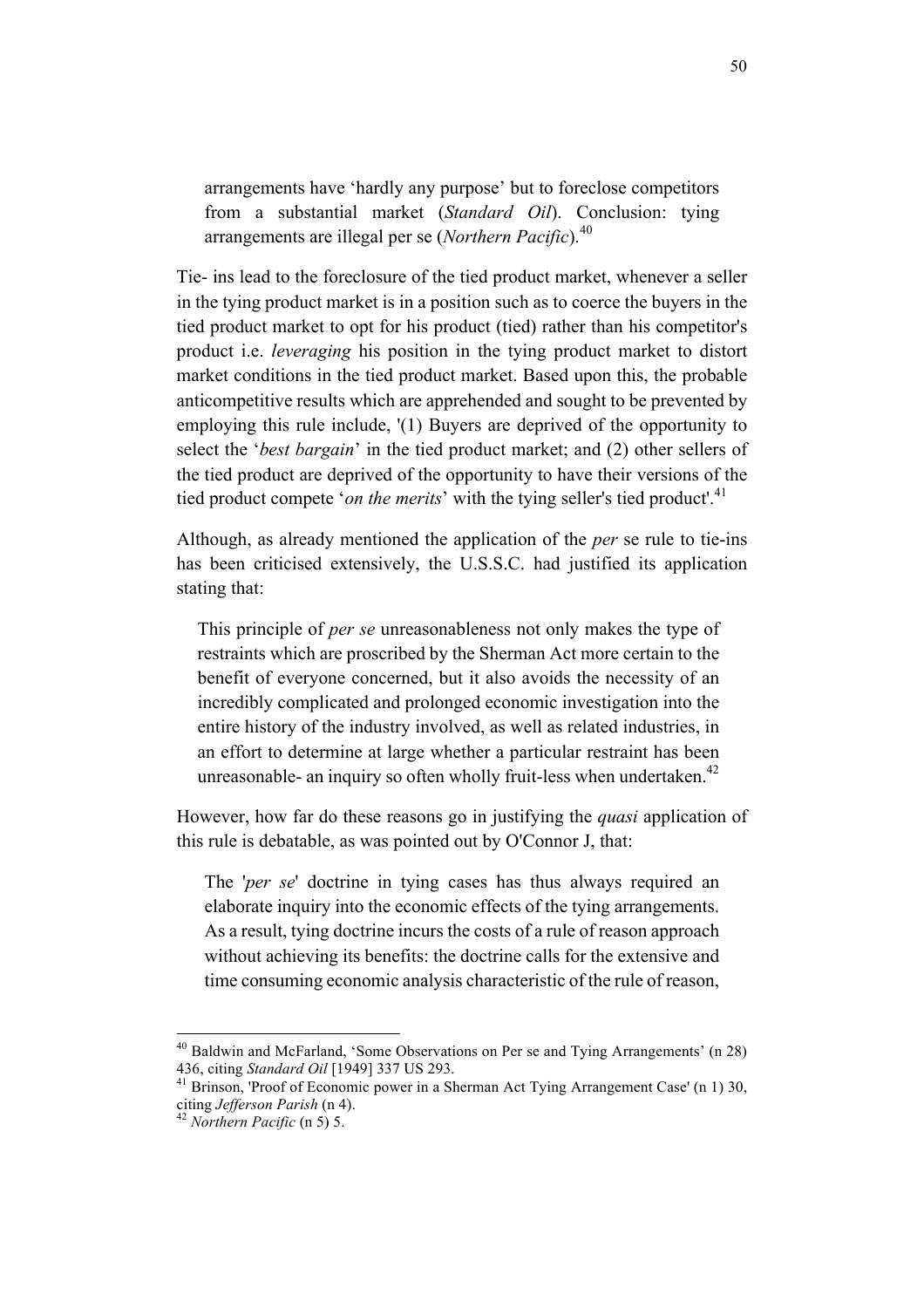but then may be interpreted to prohibit arrangements that economic analysis would show to be beneficial.<sup>43</sup>

As already stated, the *per se* rule enunciated for tie-ins has been modified in its scope. In its current form, in order for a tie-in to invite *per se*  condemnation, there should exist two separate products tied together<sup>44</sup>, there must exist with seller market power (in the tying product market) which is being used to restraint competition in a separate market (tied product market) $45$  by restricting the freedom of choice of the consumers to only purchasing the tied product<sup>46</sup> and a 'not insubstantial' dollar volume of commerce in the tied product market should be affected.<sup>47</sup> However, given the limited scope of this article, it is only the element of sufficient economic power which has been discussed in greater detail.

### **2. Economic Power**

The application of leverage theory presupposes the existence of such power with the seller in the tying product market so as to facilitate market distortion in the tied product market. 'If there is no economic power or control over the tying product market, one seller's decision to sell two products as a package does not have any anticompetitive effects'<sup>48</sup> and therefore 'in the case of tying arrangements, leverage and price discrimination are both impossible without market power<sup>'.49</sup> Yet, the threshold for the realization of this requirement has generated much controversy over the time. Initially, the standard set was that legally acquired monopolies such as patents provided the requisite market power in order for an illegal tie-in to materialise.

However, generally the position with regard to tie-ins involving non- patented products (or services) remained relatively unclear. In *International Salt*, although the claim pertained to a patented salt-dispensing machine(tying product), 'the district court had assumed, for purposes of the summary

51

<sup>&</sup>lt;sup>43</sup> *Jefferson Parish* (n 4) 34.<br><sup>44</sup> *Microsoft III* (n 32) 85, para 54.<br><sup>45</sup> *Illinois Tool Works Inc ET AL v Independent Ink, Inc* [2006] 547 US 28, 13.<br><sup>45</sup> *Jefferson Parish* (n 4) 12-13.<br><sup>47</sup> Leslie, 'The Commerce General Corp', [1985] Duke LJ 1025, 1034-35. <sup>49</sup> *Ibid* 1037.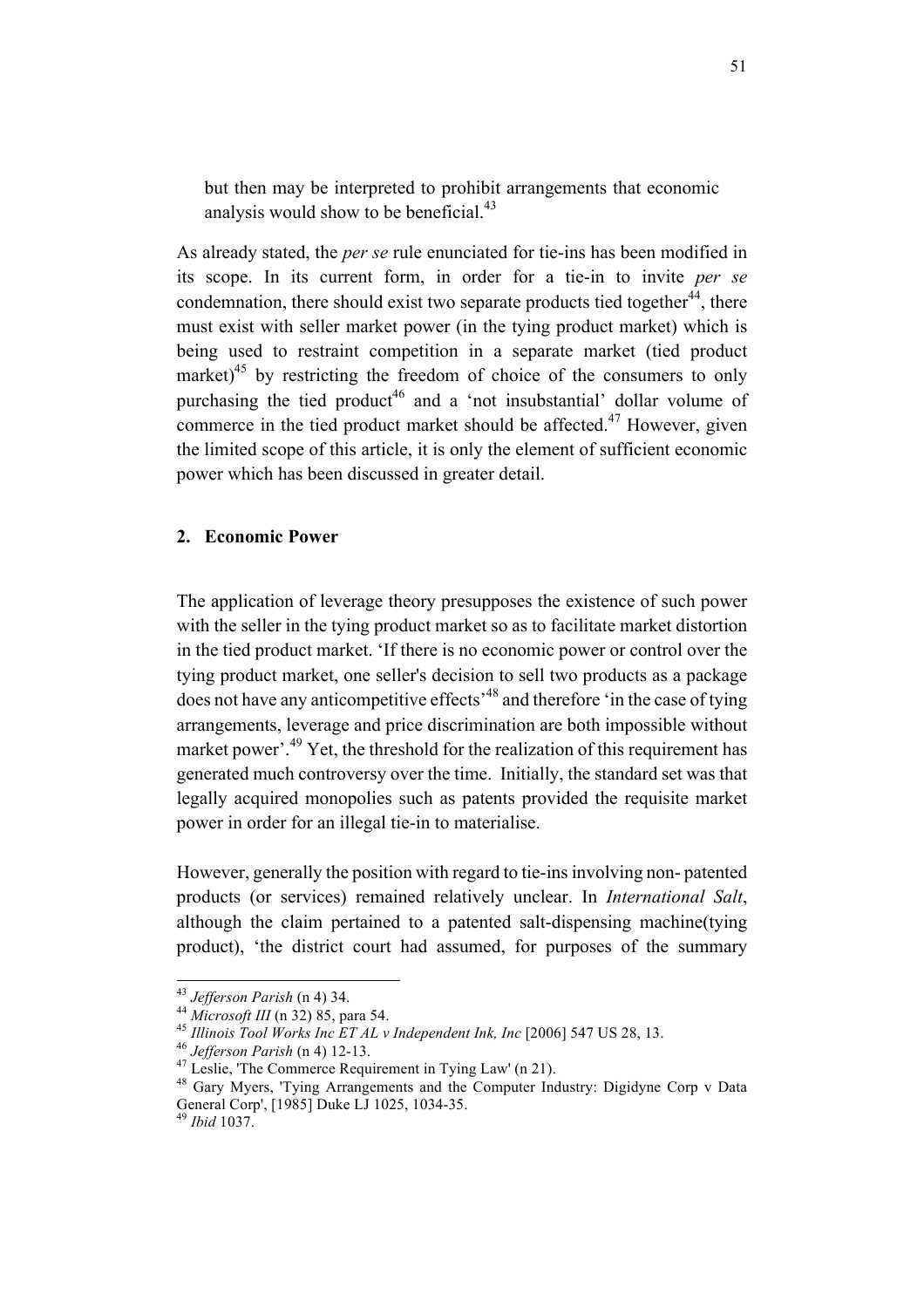judgment motion, that lessees could obtain competitive machines and equipment<sup>50</sup>, perhaps, treating patented and non- patented products to be at par and since the same was affirmed by the U.S.S.C. without any reservations, it was believed that may be the court had done away with the requirement of proving market power or at least had watered down the requirement to mean nothing more than 'some element of distinctiveness- some unique aspectwhich probably, though not necessarily, would be enough to cause some purchasers to prefer it over competing products at comparable prices'.<sup>51</sup> The same commentator advocated for this interpretation of the court's opinion since according to him there existed a dichotomy between distinctiveness and dominance, the latter entailing, 'power over price and power to exclude competition'52 whereas the former, 'though likely to confer some slight power to vary price within narrow limits, may confer no power at all'.<sup>53</sup> He further contended that legal monopolies such as patents only imparted the element of distinctiveness (and nothing more), which was susceptible to 'be wholly offset by other attractions of competing commodities<sup>54</sup> and since the same satisfied the requirement of market power (in patented tie-in claims), the standard should not be any different in claims pertaining to unpatented products (or services).

Such analysis seems right in the perspective of the U.S.S.C.'s pronouncements since *International Salt*. Although, initially it raised the standard of economic power to mean 'dominance' in the relevant market<sup>55</sup>, subsequently it limited its economic power analysis to unique attributes of the product (land<sup>56</sup> and copyrighted films<sup>57</sup>) that enhanced its desirability with the buyers. Thus by a process of evolution, the court had, 'liberalised the economic power standard, once requiring "*market dominance*", but later declaring that a mere inference from the "*desirability*" or "*uniqueness*" of the product is sufficient'.<sup>58</sup> This led to the court to vacate a district court order

 $50$  Donald F Turner, 'The Validity Of Tying Arrangements Under The Antitrust Laws', (1958-1959) 72 Harv L Rev 50, 54.

<sup>&</sup>lt;sup>51</sup> Ibid 53.<br>
<sup>52</sup> Ibid.<br>
<sup>53</sup> Ibid.<br>
<sup>53</sup> Ibid.<br>
<sup>55</sup> Times-Picayune Publishing Co v United States [1953] 345 US 594.<br>
<sup>56</sup> Northern Pacific (n 5).<br>
<sup>57</sup> United States v Loew's Inc [1962] 371 US 38.<br>
<sup>58</sup> Aimee Frances Power Requirement', (1972) 8 Tulsa LJ 235, 238.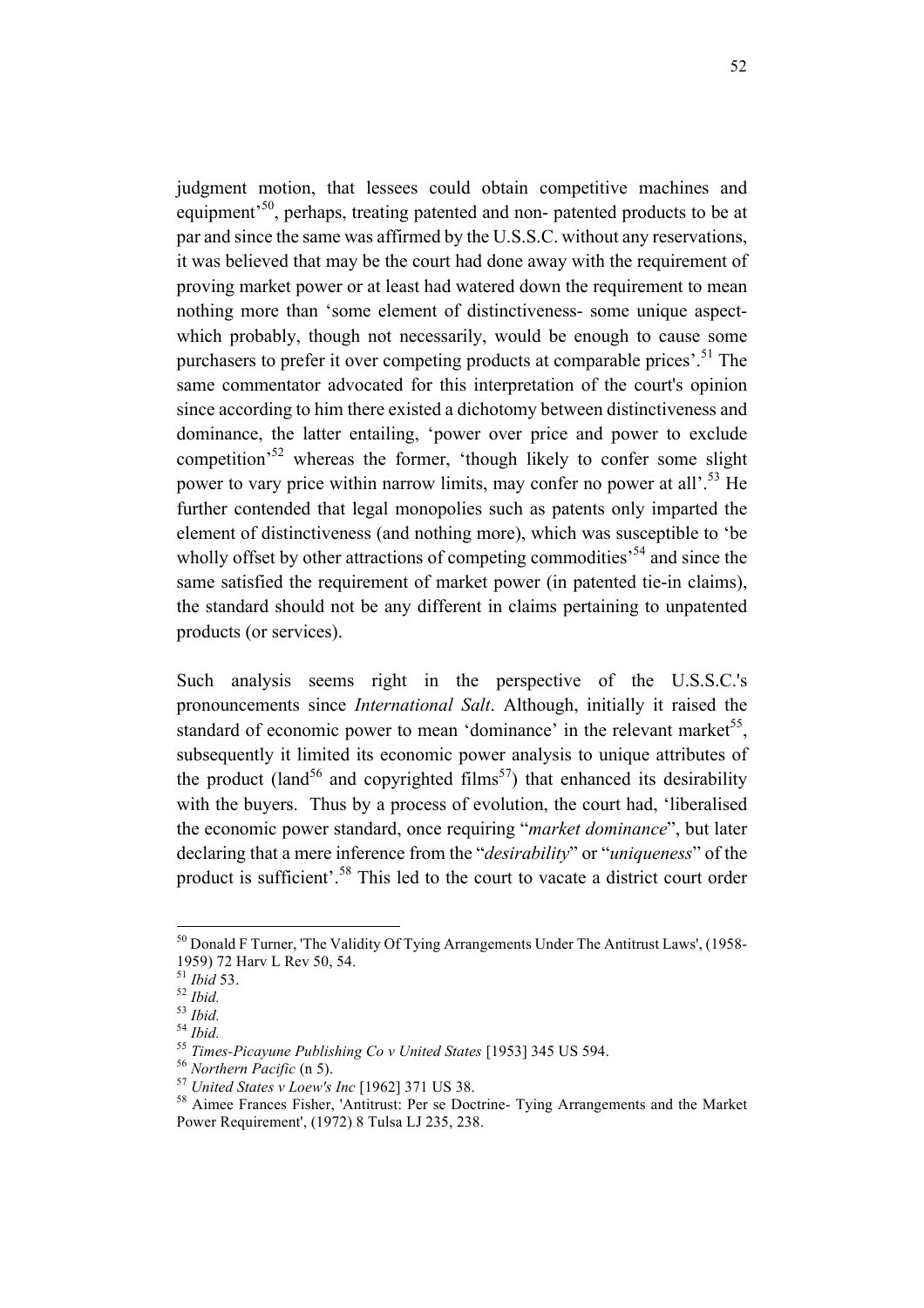rejecting a claim for tie-in agreement due to lack of seller's dominance in the tying product market (and remand the same for jury trial) wherein a 100% credit financing contingent upon purchasing prefabricated houses from the financing company's group company was alleged to be a tie-in arrangement.<sup>59</sup>

The court pointed out that, 'uniquely and unusually advantageous terms can reflect a creditor's unique economic advantages over his competitor<sup>560</sup> indicating 'that a seller's economies of scale and advantageous legal position may be indicia of economic power'.<sup>61</sup> As per the court, sufficient economic power existed with a seller, whenever the seller was in a position to either successfully raise prices or impose other burdensome terms such as a tie-in, with respect to any appreciable number of buyers within the market  $62$  (in the instant case, the houses were priced above market cost), invariably implying that economic power could be inferred whenever the seller was in a position to impose a tie-in upon an appreciable number of buyers.

This position was subsequently revisited in *Fortner*  $II^{63}$ , wherein the court firstly clarified that:

[I]f the evidence merely shows that credit terms are unique because the seller is willing to accept a lesser profit- or to incur greater risksthan its competitors, that kind of uniqueness will not give rise to any interference of economic power in the credit market.<sup>64</sup>

The court further rejected the claim that the acceptance of the tie-in by a significant number of customers in itself was sufficient to prove the seller's economic power, clarifying that this approach depended upon the absence of other explanations for the willingness of buyers to purchase the package (as was the case in *Northern Pacific*).<sup>65</sup>

<sup>&</sup>lt;sup>59</sup> *Fortner Enterprises Inc v United States Steel Corp ET AL* [1969] 394 US 495 (*Fortner I*).<br><sup>60</sup> *Ibid* 505. <sup>61</sup> Raymond J Brassard, 'Tying Arrangements: Requisite Economic Power, Promotional Ties

and the Single Product Defense', (1970) 11 BC L Rev 306, 314,  $\frac{\text{th}}{2}$  /http://lawdigitalcommons.bc.edu/bclr/vol11/iss2/10> accessed 10 September 2016.<br><sup>62</sup> Fortner I (n 59) 503-504.

<sup>62</sup> *Fortner I* (n 59) 503-504. <sup>63</sup> *United States Steel Corp v Fortner Enterprises, Inc* [1977] 429 US 610 (*Fortner II*). <sup>64</sup> *Ibid* 622. <sup>65</sup> *Ibid* 620, fn 13.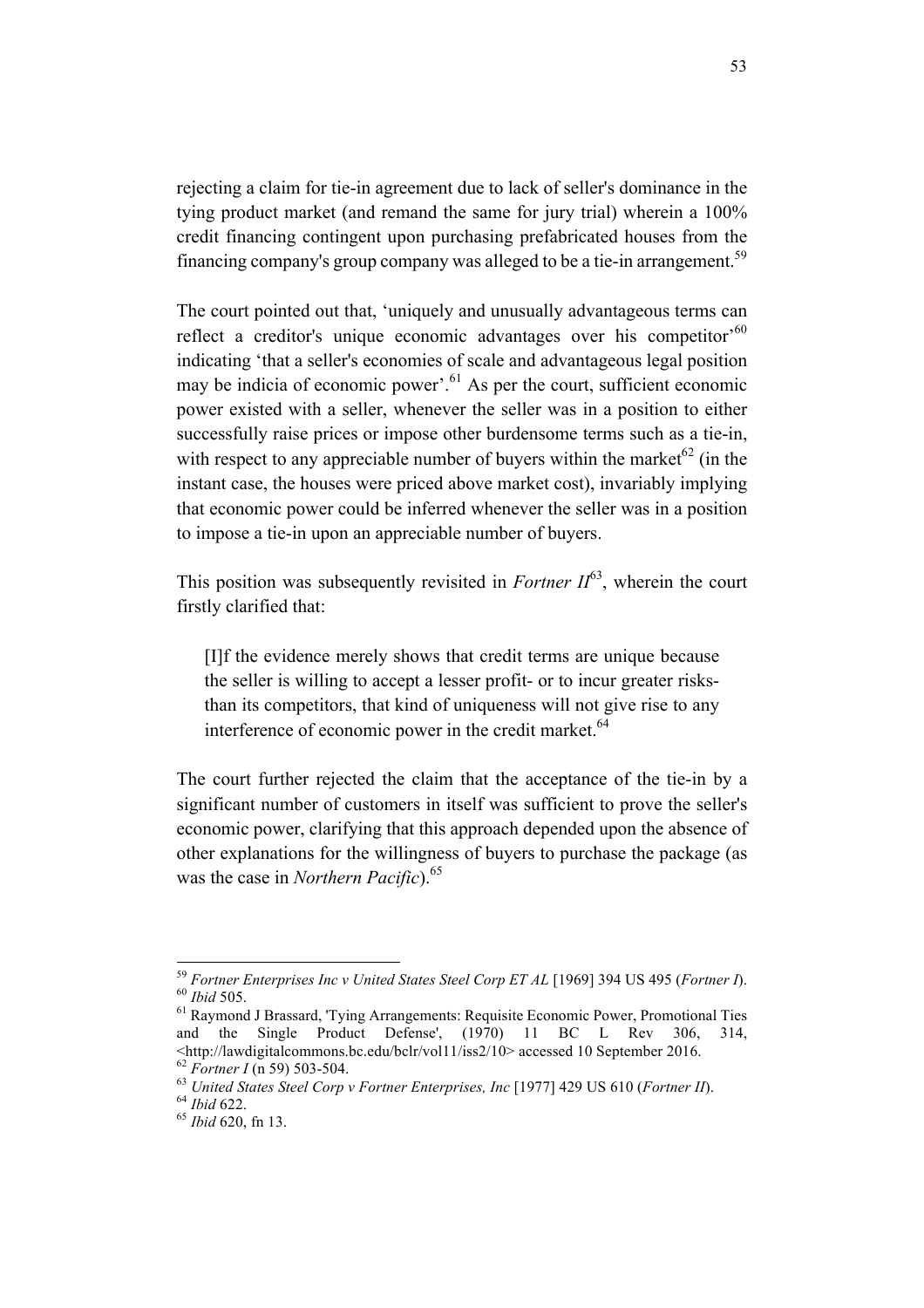*Fortner II* could as well be considered to be a step in the direction of revitalizing the economic power requirement to its earlier standard (not merely an uniqueness), this becoming more obvious with *Jefferson Parish*<sup>66</sup> and *Illinois Tool Works Inc.*67, whereas in the former the market share of the defendant hospital was considered far from being overwhelming to impart any 'dominance' in the market for 'hospital's sale of services to its patients'<sup>68</sup>. in latter the court overturned its earlier stand $^{69}$  and stated that the possession of a legal monopoly by a seller did not raise any presumption of market power in the market for the tying product. However, whether this requirement of market power u/s. 1 is same as that required u/s. 2 of the Sherman Act or not is still shrouded with ambiguity.<sup>70</sup>

### **III. Tie-Ins in the EU**

Tie-ins in the E.U. have been proscribed under the TFEU both as an instance of vertical restraint under Article 101(1)(e) and an instance of abuse under Article  $102(d)$ .<sup>71</sup> Article 102 proscribes tying only when committed by a dominant undertaking (in the tying market).<sup>72</sup> 'Thus while Article 81[now 101] prohibits anticompetitive tying regardless of the undertaking's market power, Article 82[now 102] prohibits tying by an undertaking in a dominant position regardless of actual anticompetitive effect.<sup> $73$ </sup> Further under Article 101, tying is block exempted when the market share of the supplier, on both the market of the tied product and the market of the tying product, and the market share of the buyer, on the relevant upstream markets, do not exceed

<sup>&</sup>lt;sup>66</sup> [1984] 466 US 2.<br>
<sup>67</sup> [2006] 547 US 28.<br>
<sup>68</sup> *Jefferson* (n 4) 18.<br>
<sup>69</sup> *United States v Loew's Inc* [1962] 371 US 38.<br>
<sup>70</sup> Myers, 'Tying arrangements and the Computer Industry' (n 48) 1040.<br>
<sup>71</sup> Commission Guid (Guidelines on Vertical Restraint) < http://eur-lex.europa.eu/legalcontent/EN/TXT/PDF/?uri=OJ:C:2010:130:FULL&from=EN> accessed 1 September 2016. <sup>72</sup> Commission Guidance On The Commission's Enforcement Priorities In Applying Article 82 Of The EC Treaty To Abusive Exclusionary Conduct By Dominant Undertakings, [2009] OJ C45/7, 15, para 50 (Guidance on Applying Article 82) <http://eurlex.europa.eu/legalcontent/EN/TXT/PDF/?uri=CELEX:52009XC0224(01)&from=EN> accessed on 1 September 2016.

James F Ponsoldt & Christohper D David, 'Comparison between US and EU Antitrust Treatment of Tying Claims against Microsoft: When Should the Bundling of Computer Software Be Permitted', (2006-07) 27 Northwestern J Int'l L & Bus 421, 441.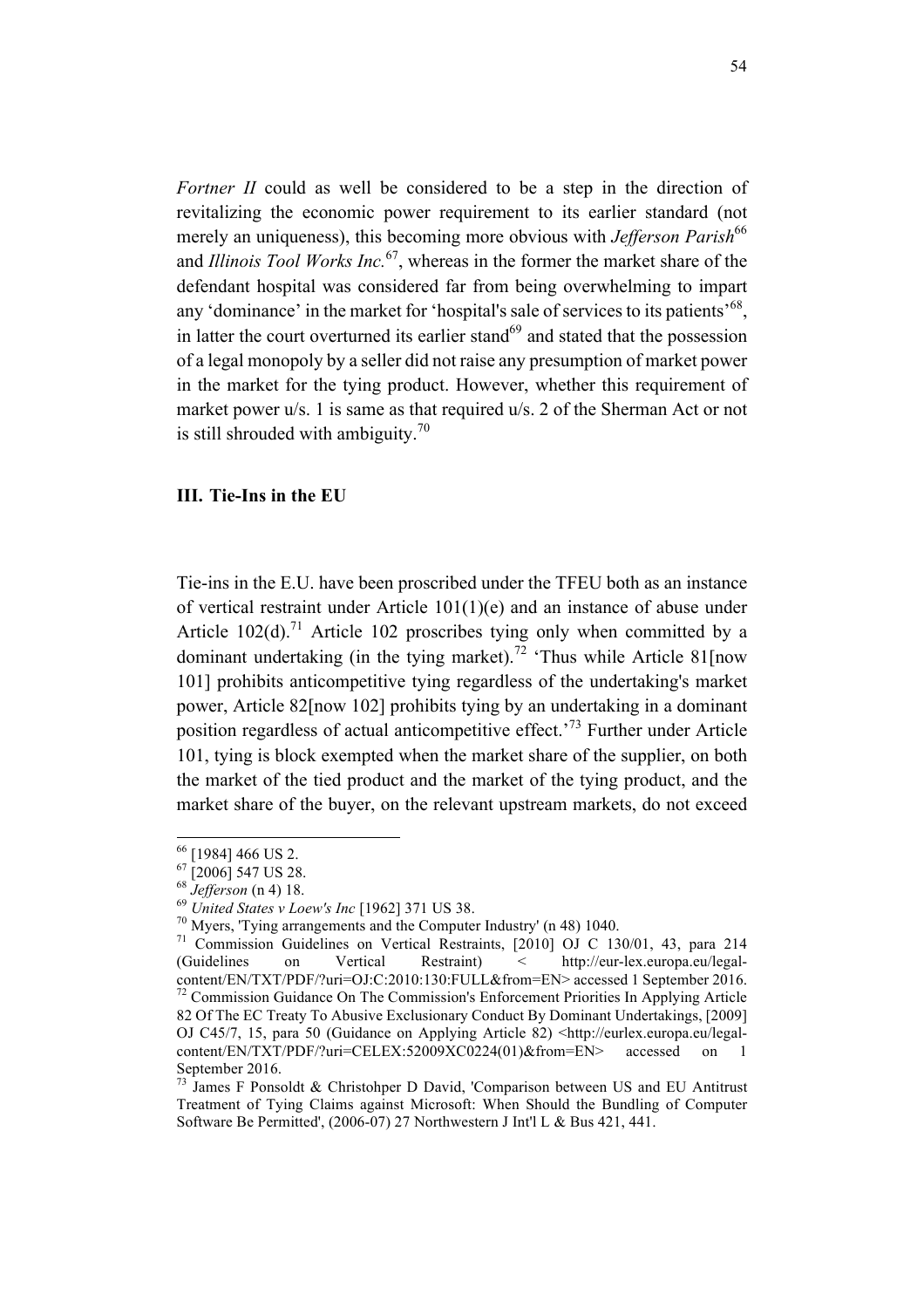$30\%$ <sup>74</sup> Unlike the U.S., not much controversy has accrued with regard to the quantum of market power (dominance) which should justify a *per se*  proscription of tie-ins in the E.U. as most claims of anti-competitive tying have been brought under Article 82.<sup>75</sup> However, it must also be pointed out that claims for tying are not limited to article  $82(2)$  (d):

[T]ying practices may also be caught by Article 82 where they do not fall within the precise terms of Article 82(2) (d); in *Tetra Pak v Commission* the Court concluded that there was an unlawful tie even though the products in question were connected by commercial usage, a situation not covered by the express wording of paragraph (d).<sup>76</sup>

Since, article 101 and 102 correspond to article 81 and 82 of the Treaty establishing the European Community ("TEC"), respectively, they have been referred to interchangeably.

### **1.** *Per Se* **or Rule of Reason (The United States'** *Leverage* **Problem)**

Tying (under the E.U. law) is interpreted as analogous to what it entails in the U.S., it*,* 'usually refers to situations where customers that purchase one product (the tying product) are required also to purchase another product from the dominant undertaking (the tied product). Tying can take place on a technical or contractual basis'.<sup>77</sup> What is also analogous is the debate as to what approach must be adopted while dealing with tie-in agreements i.e. a formalistic 'form- based' approach similar to a *per se* proscription or an 'effects- based' approach similar to the rule of reason, in the U.S. Initially:

The European institutions tended to be doctrinaire in their approach to assess tying arrangements by reference to their form rather than their effects: the tendency [was] to say a tying [had] this form, therefore it [was] exclusionary- even if there [was] manifest evidence that this [was] not the case.78

<sup>&</sup>lt;sup>74</sup> Guidelines on Vertical Restraint (n 71), 43, para 218.<br>
<sup>75</sup> Richard Whish and David Bailey, *Competition Law* (6th edn, OUP 2012) 681.<br>
<sup>76</sup> *Ibid* 681-682.<br>
<sup>77</sup> Guidance on Applying Article 82 (n 72), 15, para 48. Position Paper' in Damien Geradin (ed), *GCLC Research papers on Article 82 EC*, l, 166, 185-186 (GCLC, 2005)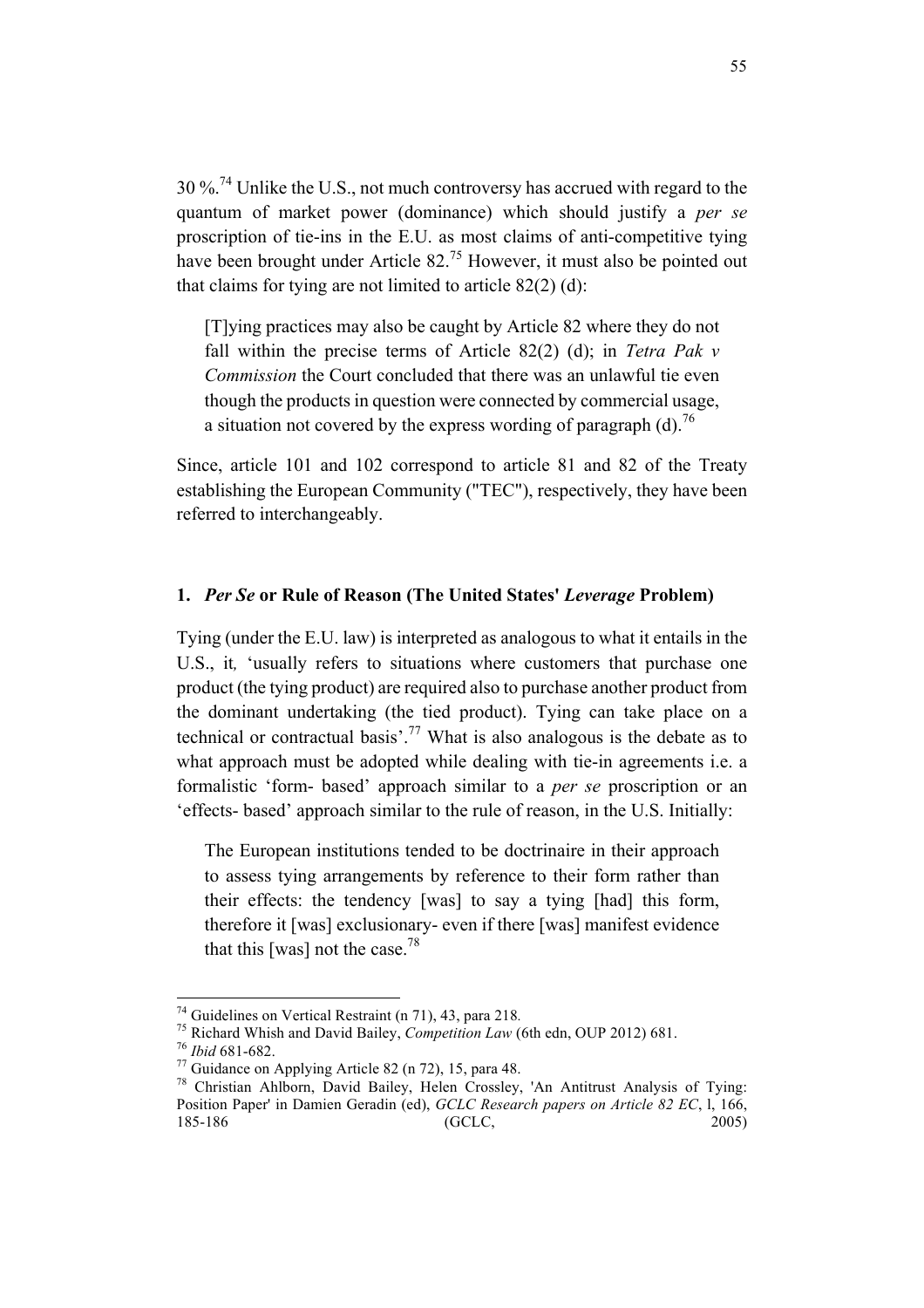The criticism levelled in this regard pertains to the fact that in being so formalistic, the Commission or the courts 'often fail to demonstrate how a particular practice could have significant effects on the market: too often they fail to articulate a convincing theory of economic harm and/or to produce evidence that adverse effects would follow from the practice under investigation.<sup>79</sup> As in the U.S., even in E.U., 'a simplistic objection to tying is that it involves the dominant firm *leveraging* its position in relation to the tying product to achieve increased sales in the market for tied product, thereby extending its market power'.<sup>80</sup> In doing so:

[A]n undertaking which is dominant in one product market (or more) of a tie or bundle (referred to as the tying market) can harm consumers through tying or bundling by foreclosing the market for the other products that are part of the tie or bundle (referred to as the tied market) and, indirectly, the tying market. $81$ 

This apprehension insinuated the Commission to proscribe tying claims in various cases  $82$  without first analysing their effects on the market in which the undertakings were dominant (tying market), including:

[T]wo leading cases which concerned consumables in an aftermarket tied to a primary product, *Hilti* and *Tetra Pak II*, [establishing] tying as a *per se* abuse. In both cases the Commission found an abuse after very little analysis of the market. Once it had found dominance, separate products and no objective justification, the finding of abuse followed almost automatically. In both cases the appeals to the Community Courts concentrated on the issues of market definition and objective justification.<sup>83</sup>

This was even considered to be a steady extension of the leverage theory in the E.U. Competition Law as against the U.S., where it had already lost

 $\overline{a}$ 

<sup>&</sup>lt;https://www.coleurope.eu/content/gclc/documents/GCLC%20Research%20Papers%20on %20Article%2082%20EC.pdf> accessed 1 September 2016.

<sup>79</sup> Whish and Bailey (n 75) 195. <sup>80</sup> *Ibid* 680. <sup>81</sup> Elhauge and Geradin (n 6) 626*.* <sup>82</sup> *Eurofix –Bauco v Hilti* OJ [1988] L 65/19; *Napier Ground v British Sugar* OJ [1988] L 284/41; *Société Alsacienne et Lorraine de Télécommunications et d'Electronique (Alsatel) v SA Novasum* [1988] ECR 5987; Case 333/94 P, *Tetra Pak Int'l SA v Commission* [1996] ECR I-5951; *De Post- La Poste* OJ [2002] L 61/32. 83 Jones and Suffrin (n 2) 459.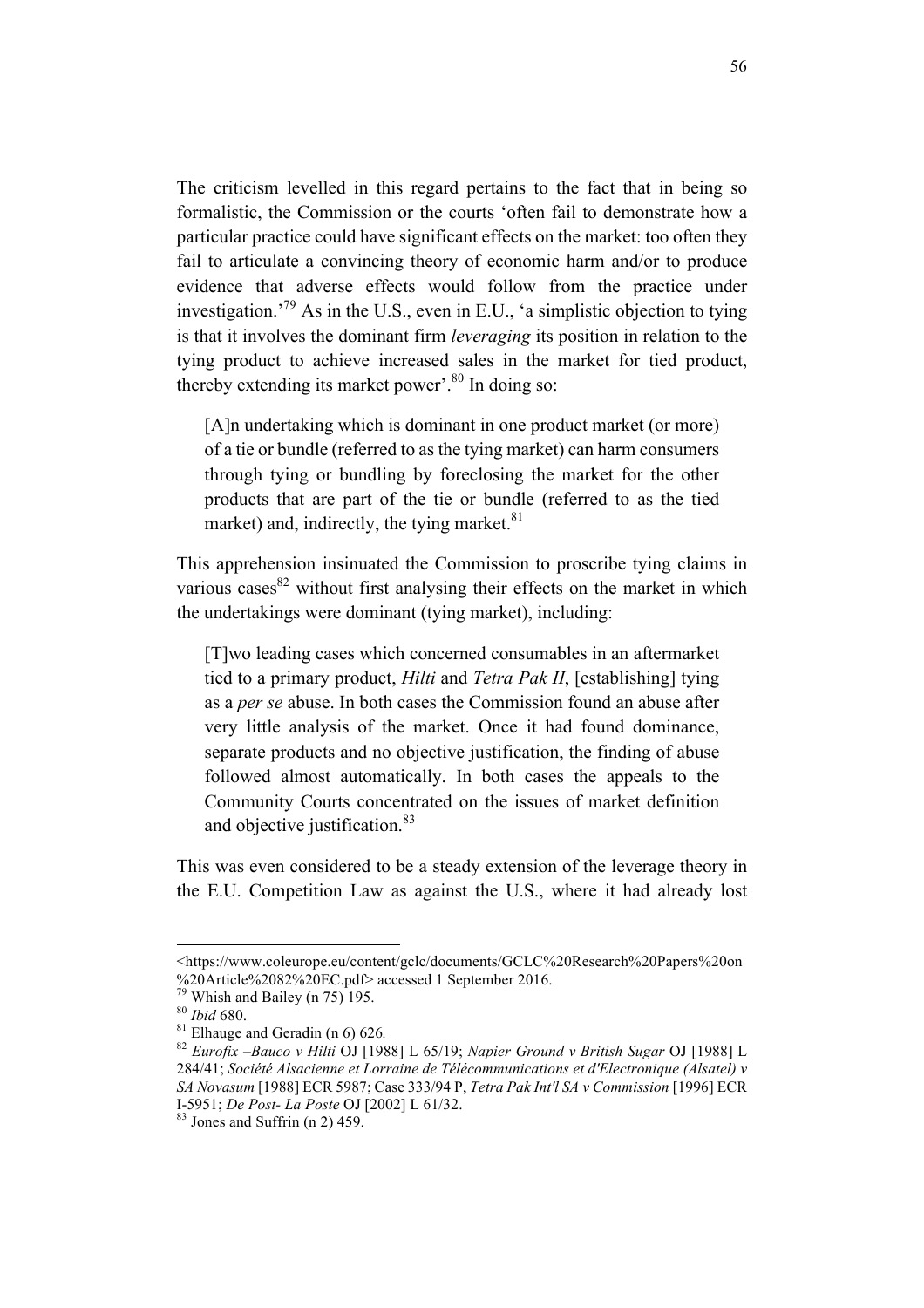considerable ground<sup>84</sup>, with sufficient scope for justifying the conduct objectively.

### **2. What Constitutes a Condemnable Tie-In?**

In light of the above, tie-ins under article 102 were condemned whenever market power was attributable to the undertakings in the tying market (not necessarily in the tied market<sup>85</sup>), there existed separate products which had been tied together (which were or were not connected by commercial usage $^{86}$ ), and consumers were strong armed into purchasing the tied product in order for them to secure the tying product. Another prerequisite was added subsequently $87$ , namely, any foreclosure effect of the tie-in on the market. This was believed to be a step towards an 'effects- based' approach:

While in classical tying cases, the Commission and the Courts considered the foreclosure effect for competing vendors to be demonstrated by the bundling of a separate product with the dominant product, in the case at issue, users can and do to a certain extent obtain third party media players through the internet, sometimes for free. There are therefore indeed good reasons not to assume without further analysis that tying WMP constitutes conduct which by its very nature is liable to foreclosure competition.<sup>88</sup>

This position was reaffirmed by the General Court in appeal<sup>89</sup> and subsequently was further substantiated with the Directorate-General for Competition, European Commission's ("DG COMP") discussion paper.<sup>90</sup> It stated that although tying was considered to be a common practice that generally did not have any anti-competitive effects<sup>91</sup>, it could lead to possible anti-competitive effects such as 'foreclosure, price discrimination and higher

<sup>&</sup>lt;sup>84</sup> Scott M Kareff, 'Tetra Pak International SA v Commission (Tetra Pak II): The European Approach to Monopoly Leveraging' (1996-97) 28 Law & Policy Int'l Bus 549, 549.

<sup>&</sup>lt;sup>85</sup> DG COMP Discussion Paper (n 3), 55, para 184.<br><sup>86</sup> Case C- 333/94 P, *Tetra Pak International SA v Commission* [1996] ECR I-5951 in Jones and Suffrin (n 2) 461-62.

<sup>&</sup>lt;sup>87</sup> *Commission v Microsoft* (COMP/C-3/37.792) Commission Decision 2007/53/EC of 24 March 2004 [2007] OJ 32/23.

<sup>88</sup> *Ibid*, para 841. <sup>89</sup> Case T-201/04, *Microsoft v Commission* [2007] ECR II- 3601 (*Microsoft*). <sup>90</sup> DG COMP Discussion Paper (n 3). <sup>91</sup> *Ibid* 54, para 178.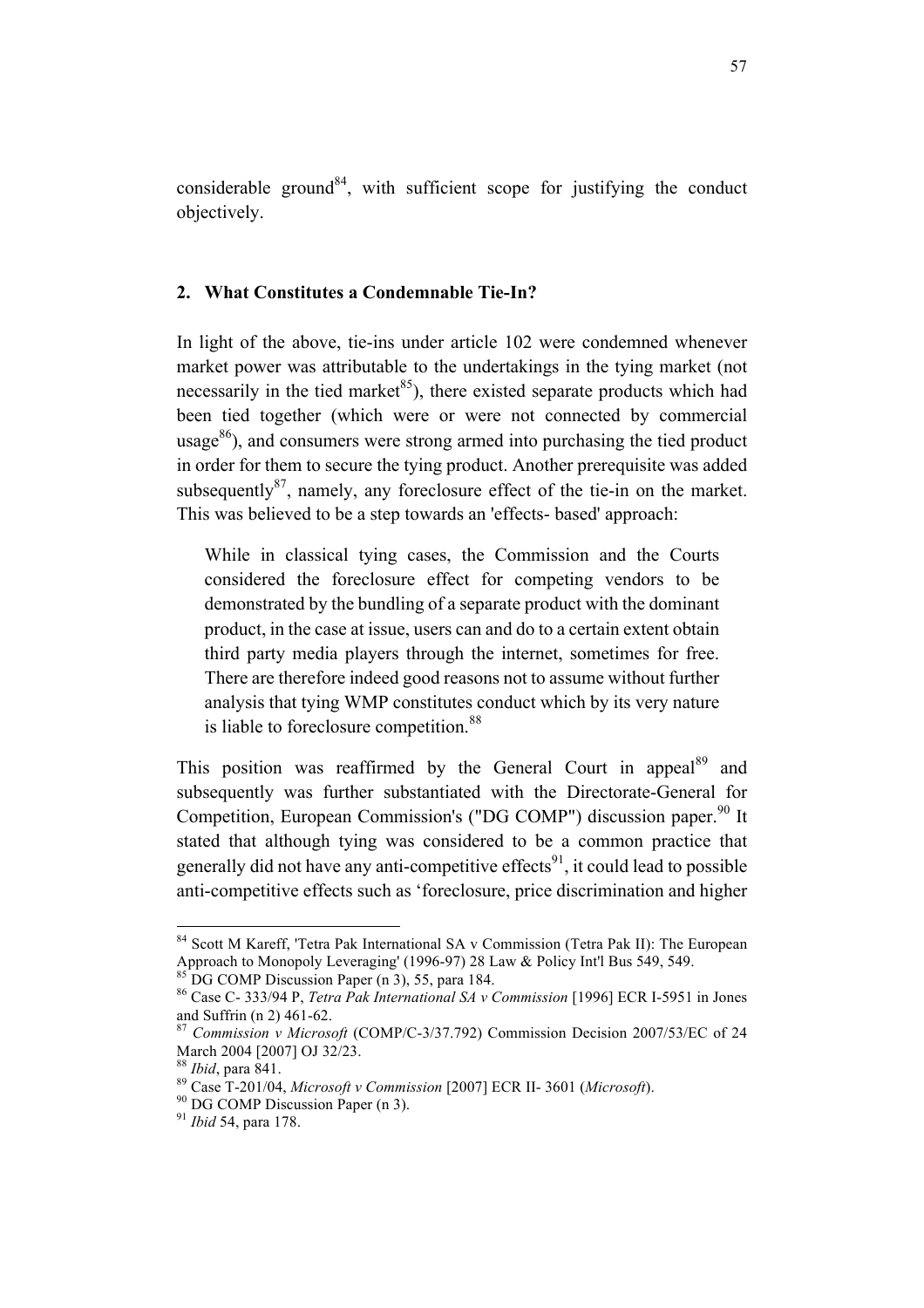prices'92 when the pre requisites including foreclosure effect as stated above were fulfilled.<sup>93</sup> However, considering this to be a half- baked effects- based approach of the Commission, it has been criticised *inter alia* for the following:

[T]hat the rules on who bears the burden of showing efficiencies and the standard of proof that must be met to discharge this burden are weighted so heavily against the dominant firm that, as a practical matter, it is very questionable whether adequate consideration will be given to the efficiencies or other consumer benefits that may result from a particular tie or bundle. Indeed, the Discussion Paper adopts an approach in which certain proxies are used to measure anticompetitive effects, with certain older presumptions against tying remaining embedded in the analysis.<sup>94</sup>

# **3. Defences for Tying: Scope for Objective Justification and Economic Efficiency**

Courts in the U.S. have always been open to acknowledging the scope for objective (business) justifications necessitated by economic efficiencies or otherwise<sup>95</sup> when it comes to addressing claims of anticompetitive tie-ins, generally with the rider that less restrictive alternatives to tying are not available.<sup>96</sup> Even the U.S. Dept. of Justice and the Federal Trade Commission have acknowledged the same. $97$  Position under the E.U. regime is no different. 'Hardly a case has gone by before the European Courts dealing with

<sup>&</sup>lt;sup>92</sup> *Ibid* 54, para 179.<br><sup>93</sup> *Ibid* 55, para 183.<br><sup>94</sup> The Computing Technology Industry Association, Inc, 'Competition, Competitors, and Consumer Welfare: Observations on DG Competition's Discussion paper on Article 82' (Brussels, February 2006), 18, <http://ec.europa.eu/competition/antitrust/art82/092.pdf>

<sup>&</sup>lt;sup>95</sup> *United States v Jerrold Elecs Corp* 187 F Supp 545 (ED Pa 1960), affmd *per curiam*, [1961] 365 US 567.; *International Business Machines Corporation v United States*, 298 US 131; *United States v Microsoft Corporation,* 253 F.3d 34 (DC Cir 2001); Myers, 'Tying arrangements and the Computer Industry' (n 48) 1047.<br><sup>96</sup> Myers, 'Tying arrangements and the Computer Industry' (n 48) 1047- 48.<br><sup>97</sup> 'U.S. Deparment of Justice and Federal Trade Commission, Antitrust Guidelines for the

Licensing of Intellectual Property' (2005), 26 <https://www.justice.gov/atr/antitrustguidelines-licensing-intellectual-property> accessed 3 September 2016.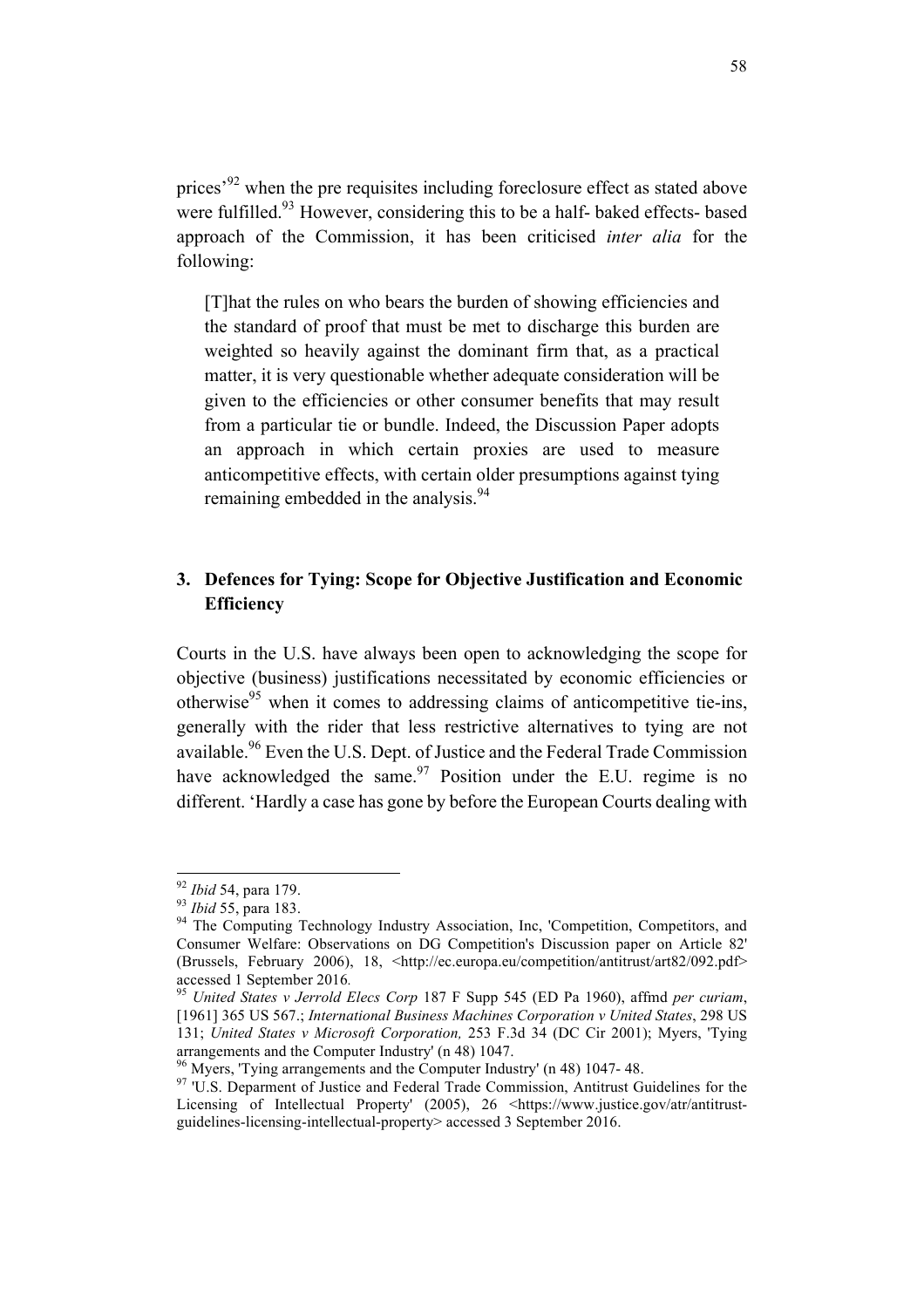article 82 that has not made some mention of "objective justification".'98 Moreover, although 'there is no Article 82(3), in the way that Article 81(3) provides an efficiency defence for agreements that infringe Article 81(1). However, it is clear that a dominant undertaking can raise a defence to an accusation of abuse where it can show that it had an "objective justification" for its behaviour.'<sup>99</sup>

The position therefore seems to be that the Commission and the courts do in fact acknowledge and consider objective justifications as an exception to abusive conduct, however, whether such practice is warranted as per the language of article 102 is contentious. What is not being suggested here is that abusive conduct should be condemned even in the face of countervailing objective or economic justifications as a *per se* violation rather what is being questioned is as to whether such approach can be implemented under the instant provision as it now stands. Even the Commission has acknowledged the same, claiming that, 'Article 82 does not expressly foresee the possibility of "exempting" abusive behaviour under Article 82 because of efficiencies.' $100$  As per some commentators, the genesis for legally justifying the inclusion of objective justifications under article 102 resides in the Commission's own interpretation of abuse<sup>101</sup>. According to them, for a conduct to amount to an abuse, 'It must, (1) have the effect of hindering the maintenance or growth of competition on the market, and (2) be the result of methods different than "*normal competition*" in products or services'.<sup>102</sup> This is referred to as the '*two-tier*' analysis which must be carried out under article 102.<sup>103</sup>

The second part of the test thus provides scope to employ *non-normal* techniques in order to meet *non- normal* competition with abuse being merely

<sup>&</sup>lt;sup>98</sup> Paul-John Loewenthal, 'The Defence of "Objective Justification" in the Application of Article 82 EC' (2005) 28(4) World Competition 455, 456.

<sup>&</sup>lt;sup>99</sup> Whish and Bailey (n 75) 206.<br><sup>100</sup> Neelie Kroes, 'Preliminary Thoughts on Policy Review of Article 82', SPEECH/05/537 (New York, 23 September 2005) <http://europa.eu/rapid/press-release\_SPEECH-05-

<sup>537</sup>\_en.htm?locale=en> accessed 1 September 2016.<br>
<sup>101</sup> Case 85/75, *Hoffmann La Roche & Co AG v Commission*, [1979] ECR 461, para 91.<br>
<sup>102</sup> Loewenthal, 'The Defence of "Objective Justification"' (n 98) 458.<br>
<sup>103</sup> Luc G

Competition Law and Policy Workshop on What is abuse of dominance?, European University Institute, June 2003), 5-6, paras 11-12 (6 June 2003) <http://apps.eui.eu/RSCAS/Research/Competition/2003(papers).shtml> accessed 1 September 2016; Ibid 458.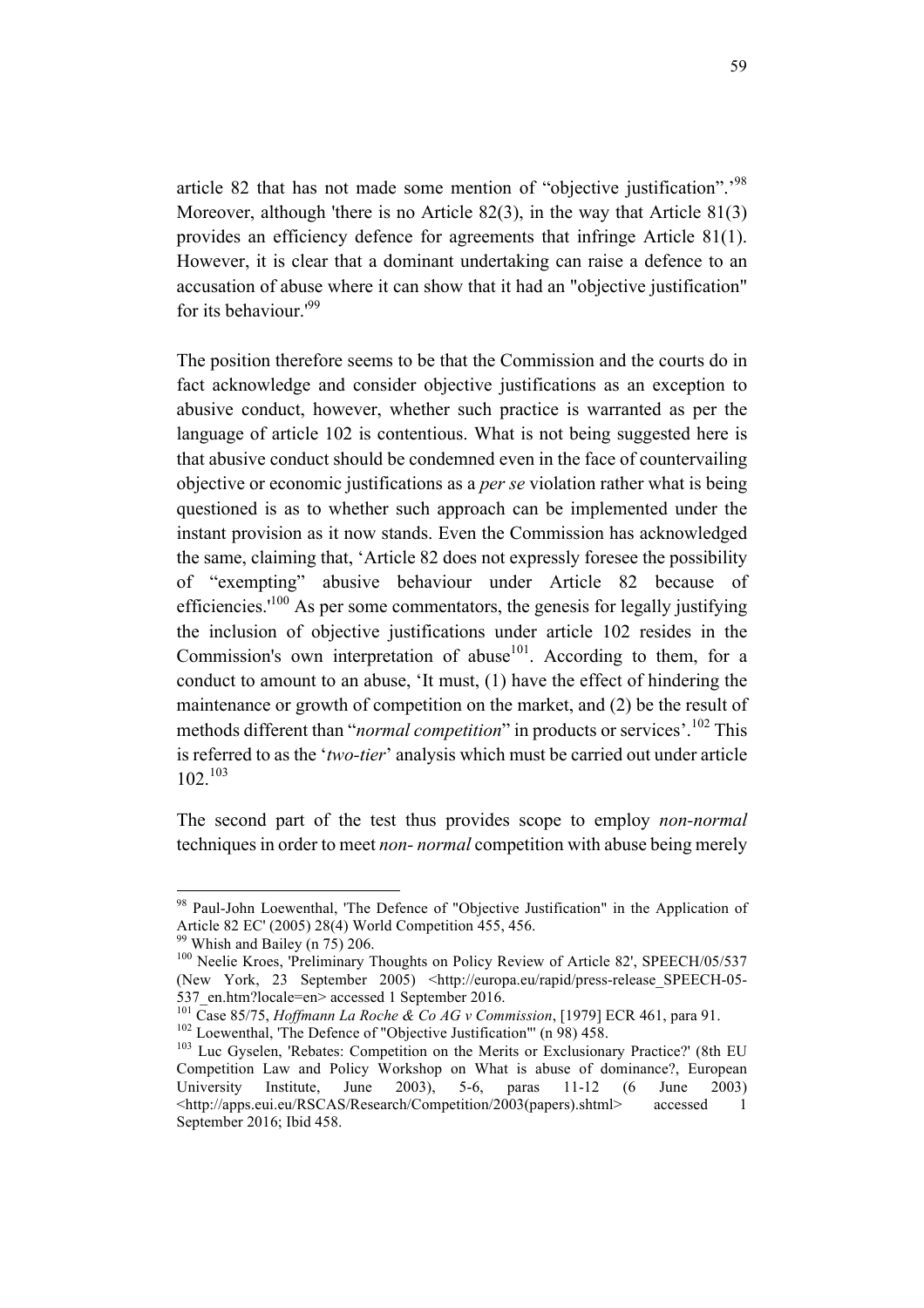a collateral effect. The idea seems to be to first assess the foreclosure of the concerned practice by either showcasing exclusionary (eliminatory) intent or potential effect (actual effect not necessary)<sup>104</sup> and then to assess whether such effect may be justified upon the instance of the party<sup>105</sup>, somewhat analogous to article  $101(3)^{106}$  with difference in burden of proof as specified earlier. However, the same is contentious for:

[A] defence does not exist in Article 102 TFEU and the fact that exception criteria exist in Article 101(3) TFEU but not the former strengthens the argument that they cannot simply be read into it by the enforcer. It has been argued elsewhere that this omission in Article 102 TFEU is not a silent refusal of efficiencies since efficiency was one of the main concerns, if not the main concern, of the drafters of Article 102 TFEU. Hence there is support inherent in Article 102 TFEU to include efficiencies in the assessment. Yet, this cannot be done by inserting an exception clause into Article 102 TFEU.<sup>107</sup>

Perhaps, then such justification should be considered as a factor while determining the abuse itself so that article 102 traps only actually abusive (in this context) practice without providing any exceptions (as mandated by the text of the provision).<sup>108</sup> Moreover, even intent as a factor<sup>109</sup> and the scope for justifying it objectively<sup>110</sup> are debatable so to speak and lack considerable clarify.

Such objective justifications are only valid upon fulfilment of certain prerequisites: 'It must pursue a legitimate aim, be reasonable and be proportionate to the aim sought'.<sup>111</sup> 'Legitimate aim' seems to refer to the intent of the undertaking while indulging in the alleged anti-competitive activity, reasonableness is a matter of facts and proportionality is to be

<sup>&</sup>lt;sup>104</sup> Gyselen, 'Rebates: Competition on the Merits or Exclusionary Practice?' (n 103).<br><sup>105</sup> Loewenthal, 'The Defence of "Objective Justification"' (n 98) 458.<br><sup>106</sup> Ibid 459- 62.<br><sup>107</sup> Pinar Akman, 'The European Commissi to Paradiso?' (2010) 73 The Modern Law Review 605, 622 <http://www.jstor.org/stable/40865467> accessed 2 September 2016.

 $109$  Thomas Eilmansberger, 'How to Distinguish Good from Bad Competition under Article 82 EC: In Search of Clearer and More Coherent Standards for Anti-Competitive Abuses', (2005) 42 CM L Rev 129, 146, para 4.<br><sup>110</sup> Loewenthal, 'The Defence of "Objective Justification' (n 98) 470.<br><sup>111</sup> Ibid 465.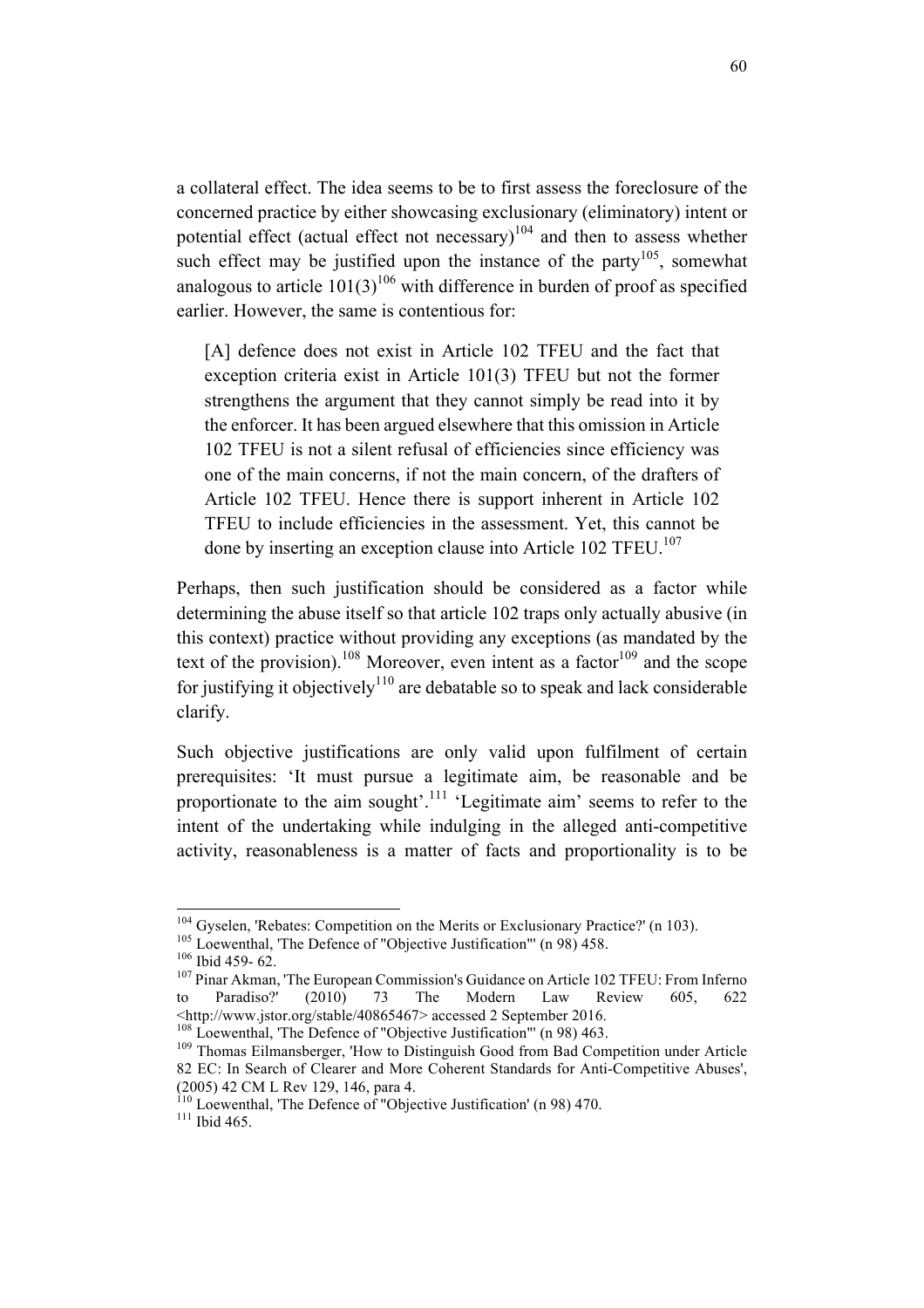determined upon the economic strength of the undertaking.<sup>112</sup> They may be in the form of a legitimate business behaviour: this is in sync with the objective of E.U. competition policy, namely, to protect the 'competitive process and to this extent also the opportunities of competitors to compete on the merits<sup> $113$ </sup>; or for a legitimate public interest objective, it must however be pointed out that it is not the task of a dominant company 'to take steps on its own initiative to eliminate products which it regards, rightly or wrongly, as dangerous or inferior to its own product.<sup>'114</sup>

Therefore, the Commission had rejected the attempt of justifying the practice of tying the sales of nails and cartridge strips with the nail gun upon safety considerations claiming compatibility and quality concerns in *Hilti*<sup>115</sup> since the safety concern was for the local authorities (United Kingdom) to consider; or in the form of efficiency gains outweighing the alleged anti-competitive effects116 as was claimed by Microsoft as *distribution efficiencies*, in the form of economies saved in not maintaining a distribution system for the second product (Windows Media Player)<sup>117</sup>, and *technical efficiencies* in the form of its '*successful business model*' providing for the integration of new functionality into operating systems in response to technological advances as per changing consumer demand leading to increasing use of digital media, were the *real benefits* that the Commission had not sufficiently considered<sup>118</sup>. only to be rejected by the Commission (and the Court of First Instance) as a misinformed argument based on confusion between *'*the benefits to consumers of having a media player pre- installed along with the client PC operating system, and Microsoft selecting the media player for consumers'119 and upon failure to justify that it 'leads to superior technical product performance'120 respectively.

<sup>&</sup>lt;sup>112</sup> Ibid 465- 66.<br><sup>113</sup> Eilmansberger, 'How to Distinguish Good from Bad Competition under Article 82 EC' (n 100) 133, para 2.2.<br>
<sup>114</sup> Whish and Bailey (n 75) 207.<br>
<sup>115</sup> *Eurofix –Bauco v Hilti* OJ [1988] L 65/19.<br>
<sup>116</sup> *Microsoft* (n 89).<br>
<sup>117</sup> Ibid, para 1095.<br>
<sup>118</sup> Ibid, para 1108.<br>
<sup>119</sup> Ibid, para 1125.<br>
<sup>120</sup> Ibid,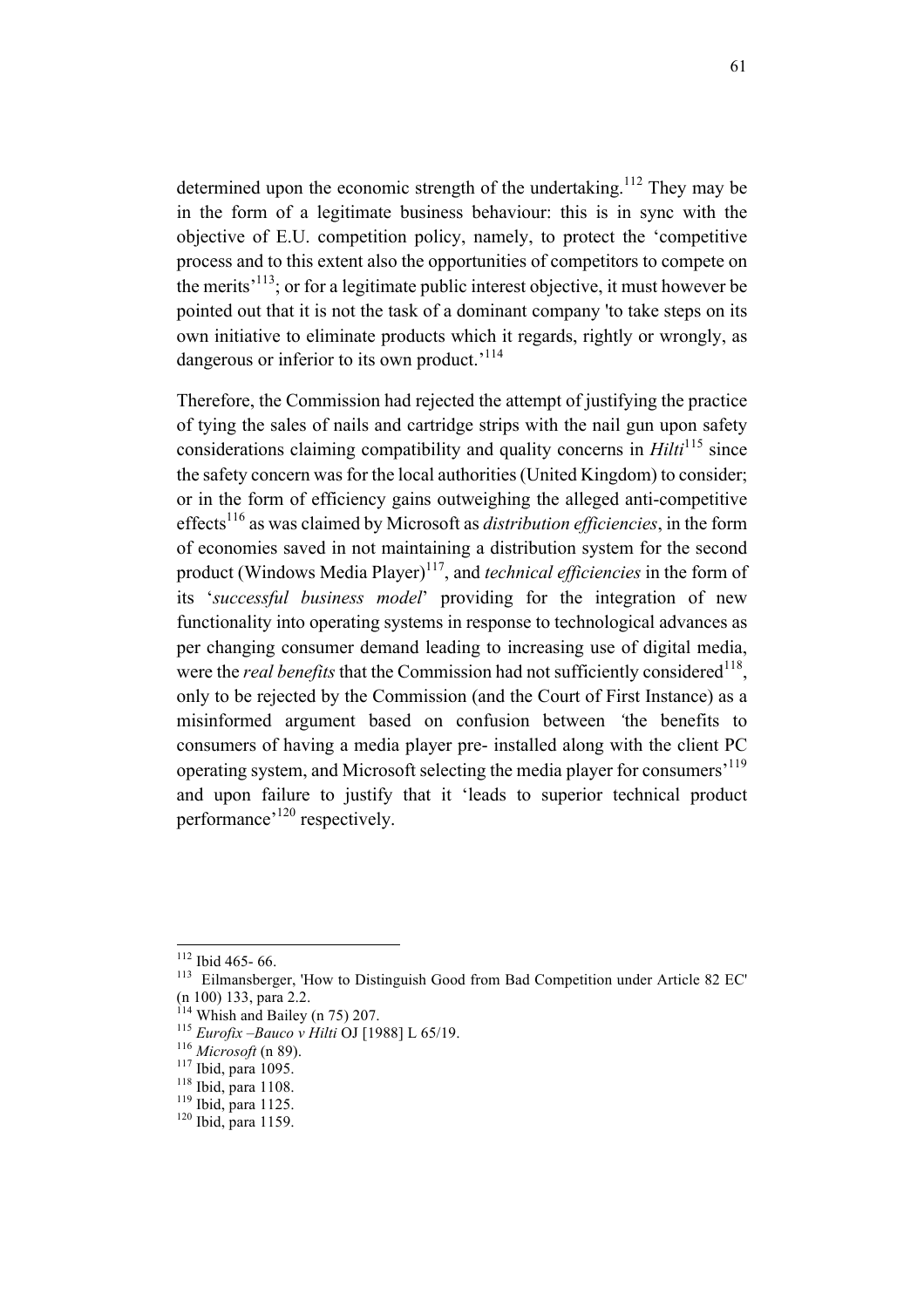### **IV.Tie-Ins in India**

Tie-ins in India have since long been acknowledged as 'restrictive trade practices' finding mention both under the MRTP Act,  $1969^{121}$  and The Consumer Protection Act,  $1986$ <sup>122</sup> As per the newly established Competition regime in India, tie-in as a means of distorting competition has been acknowledged in the form of a vertical restraint to be facilitated by an agreement to this effect u/s. 3(4)(a) of the Competition Act, 2002. It has also been incorporated as means of unilateral abuse of one's dominant position  $u/s$ .  $4(2)(c-e)$  of the Act. To this extend, the Indian competition law is in conformity with both the U.S. and the E.U. law since both have recognised a tie-in as a vertical restraint as well as an abusive conduct by a dominant firm.

As has already been highlighted that in both the U.S. and the E.U., immense jurisprudential controversy has accrued with regard to the presupposition that tie-ins invariably would lead to only anticompetitive effects and positions in both the jurisdictions have seen a significant shift with the consistent efforts of academicians on both sides of the debate, most of this controversy accruing in the U.S. However, this does not seem to be the case in India, primarily for two reasons. Firstly, the law makers in India had experiences of both the jurisdictions with tie-ins to begin with and therefore the Act was devised so as to incorporate the provisions which did not entail friction with either economic analysis or judicially set precedence (internationally). Secondly, there have not been very many instances wherein the C.C.I, has had an opportunity to adjudicate upon claims of tie-ins, for any controversy or contradictory view points to ensue.

However, the facts that the Act is well crafted and that the C.C.I. has not come under criticism, should not be construed to mean that the opinions rendered by the C.C.I. with regard to tie-ins are judicially accurate and in sync with the aspirations of the lawmakers as documented in the high level Committee report<sup> $123$ </sup> and codified subsequently in the Act. Needless to say, this section is aimed at changing this position, i.e. to making tie-ins controversial even in India and explaining the immediately preceding paradox i.e. highlighting

<sup>&</sup>lt;sup>121</sup> Monopolies and Restrictive Trade Practices Act, 1969, s 33 (1)(b).<br><sup>122</sup> Consumer Protection Act, 1986, s 2 (nnn)(b).<br><sup>123</sup> Report of the High Level Committee on Competition Policy & Law (Chairman SVS) Raghavan, 2000) (Raghavan Committee Report).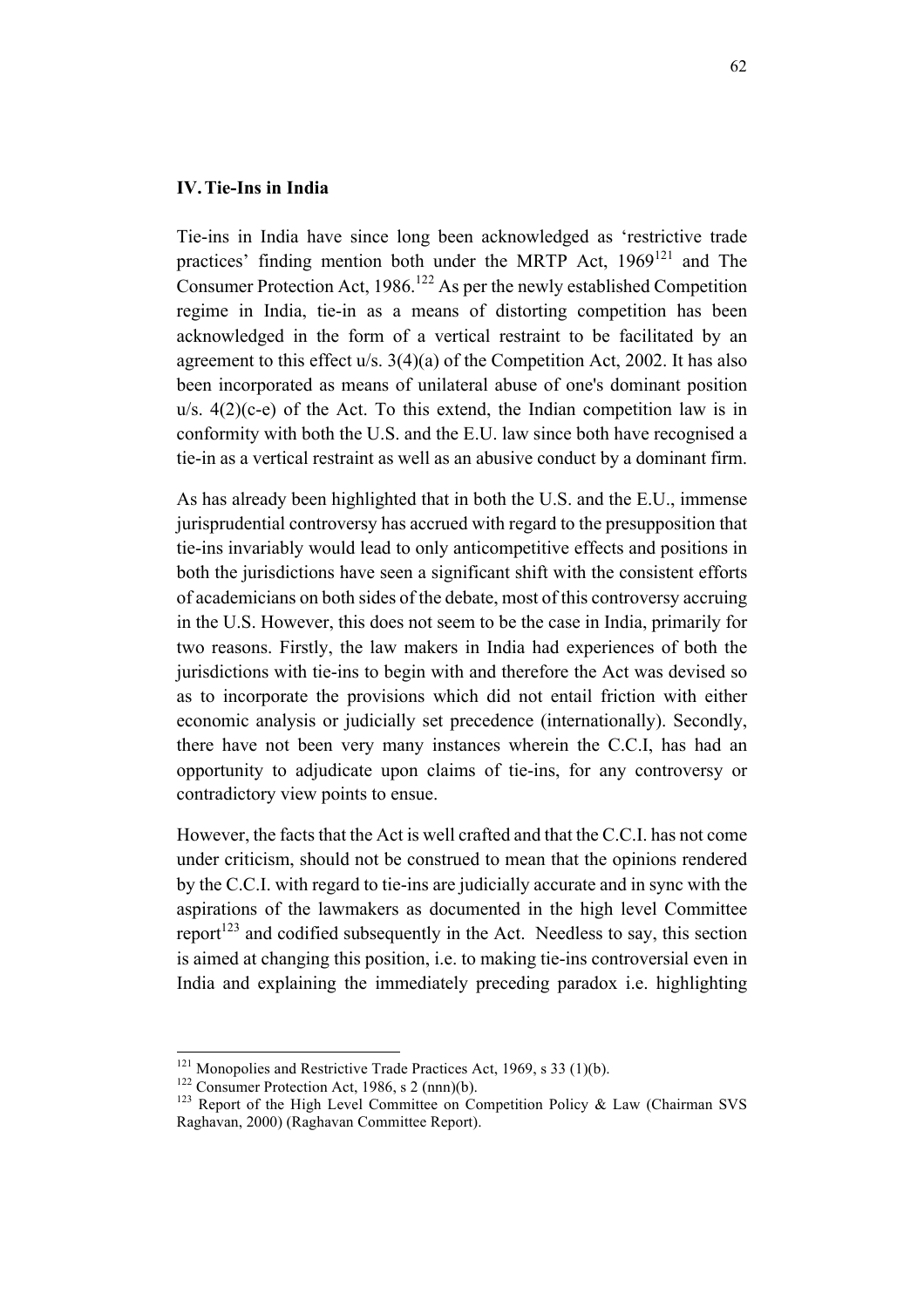C.C.I.'s failure in respecting the mandate of the Act while dealing with tie-in agreements.

The inception point for this critique is the opinion of the C.C.I. in the case of *Shri Sonam Sharma v Apple Inc.*<sup>124</sup> followed by its rather contradictory (majority) opinion in the case of *Ramakant Kini v Hiranandani Hospital*<sup>125</sup> and the opinion of the Competition Appellate Tribunal ("COMPAT") in *Hiranandani*<sup>126</sup> (in appeal). Since it is in these cases that the C.C.I. has most comprehensively documented its understanding of the tie-in agreements. This is not to say that these are the only claims of tie-ins that have been brought before the C.C.I. and therefore references wherever necessary have also been made to such cases wherein the C.C.I. has substantially delved into claims of tie-ins. It must also be understood that this is not a critique of the output of these cases rather the reasoning of the C.C.I. leading to these outputs.

#### **1. Scheme of Tie-In Arrangements under the Competition Act, 2002**

The Competition Act, 2002 has different approaches towards horizontal and vertical agreements as u/s. 3. Whereas horizontal agreements as falling u/s. 3(3) are '*presumed*' to have an AAEC, thereby incorporating a *per se*  proscription<sup>127</sup>, vertical agreements as falling  $u/s$ . 3(4) on the other hand are proscribed only if it be shown that such agreements do in fact cause or are likely to cause  $AAEC$  in India<sup>128</sup>, thereby incorporating a rule of reason approach as in the U.S.<sup>129</sup> It further provides u/s. 19(3), similar to the E.U. law in this regard<sup>130</sup>, factors both positive and negative for evaluation of AAEC.<sup>131</sup> Thus, a tie-in agreement u/s.  $3(4)(a)$  has to tested for its actual or

<sup>&</sup>lt;sup>124</sup> *Sonam Sharma* (n 7).<br><sup>125</sup> *Ramakant Kini* (n 9).<br><sup>126</sup> *L.H. Hiranandani Hospital, Mumbai v Competition Commission of India, New Delhi and Anr* [2016] CompLR 0129 (CompAT).

<sup>&</sup>lt;sup>127</sup> Raghavan Committee Report (n 123), para 4.3.8; D P Mittal, *Competition Law & Practice*,

<sup>(3</sup>rd edn, Taxmann Publications 2011) 172-173.<br><sup>128</sup> Raghavan Committee Report (n 123), para 4.4.0; DP Mittal, *Competition Law & Practice*,<br>(3rd edn. Taxmann Publications 2011) 172-173.

<sup>&</sup>lt;sup>129</sup> Tilottama Ravchaudhuri, 'Vertical Restraints In Competition Law: The Need To Strike The Right Balance Between Regulation And Competition', (2011) 4 NUJS L Rev 609, 609.

<sup>&</sup>lt;sup>131</sup> Abir Roy & Jayant Kumar, *Competition Law in India* (2nd edn, Eastern Law House 2014) 48.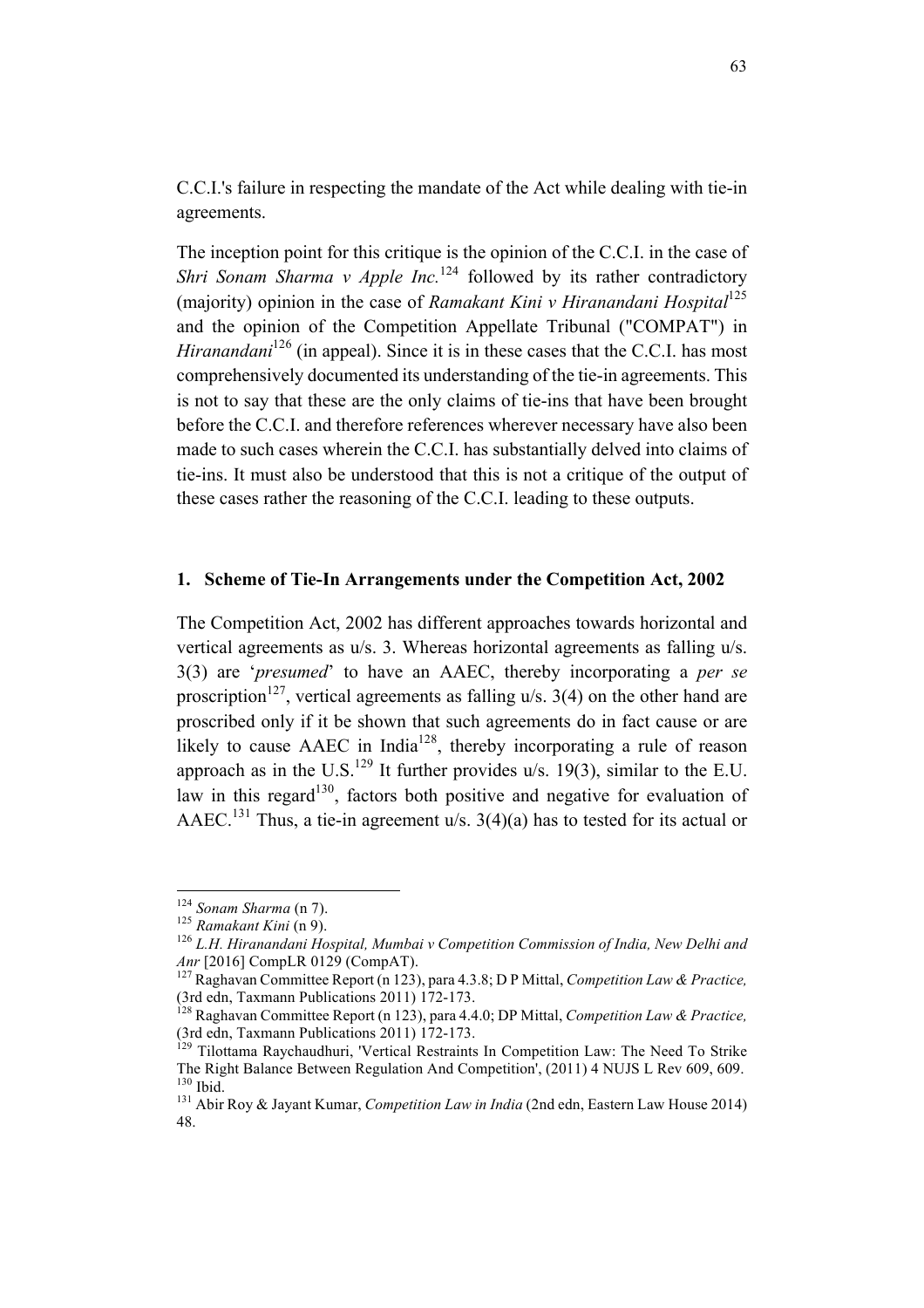probable adverse effect on the competition<sup>132</sup>, this being the only determining factor as per the instant provision, to be calculated in light of the enumerations made u/s. 19(3) of the Act. It should be clarified here that as per the C.C.I., 'vertical agreements' as  $u/s$ . 3(4) do not include consumers<sup>133</sup> since, 'a manufacturer/service provider and the consumer cannot ever be said to be part of any "production chain" or even operating in "different markets" because a consumer does not participate in production...<sup>134</sup> However, the same is not without dissent.<sup>135</sup>

A tie-in as a unilateral abusive act by a dominant firm has been proscribed *per se* u/s.  $4(2)^{136}$  by virtue of being prohibited u/s.  $4(1)^{137}$  Specific instances of tie-ins have been trapped under clauses (d)<sup>138</sup> and (e)<sup>139</sup> of s. 4 and if denial of market access *inter alia* as a consequence of a tie-in is also to be considered then even under clause  $(c)$ .<sup>140</sup> Dominance has to be assessed on the factors enumerated u/s. 19(4) in the relevant market which comprises of the relevant product and the relevant geographic market $141$  to be delineated upon consideration of factors as enumerated u/s. 19(7) and 19(6) respectively.

 <sup>132</sup> *Ajay Devgn Films Through Naik Naik Films v Yashraj Films Pvt Ltd*, Case No 66/2012

<sup>&</sup>lt;sup>133</sup> Financial Software and Systems Pvt Ltd v M/s ACI Worldwide Solutions Pvt Ltd and Ors, Case No 52/2013 (CCI), 57, para 10.67.<br><sup>134</sup> Consumer Online Foundation v Tata Sky & Ors, Case No 02/2009 (CCI), 104, para 18.32.

<sup>&</sup>lt;sup>135</sup> Consumer Online Foundation v Tata Sky & Ors, Case No. 02/2009 (CCI), 15, para 15 (Dissent).

<sup>&</sup>lt;http://www.cci.gov.in/sites/default/files/DissentingOrderConsumer250411\_0.pdf> accessed 2 September 2016.<br><sup>136</sup> Cyril Shroff and Nisha Kaur Uberoi, 'Unilateral Conduct: The Competition Commission

of India's Enforcement Priorities'*, <*http://xbma.org/forum/indian-update-unilateralconduct-the-competition-commission-of-indias-enforcement-priorities/> accessed 5 September 2016.

<sup>137</sup> T Ramappa, *Competition Law in India: Policy, Issues and Developments* (3rd edn, OUP 2014) 157.

<sup>&</sup>lt;sup>138</sup> D P Mittal, *Competition Law & Practice* 325 (3rd edn, Taxmann Publications 2011) 325.<br><sup>139</sup> Ibid 329.<br><sup>140</sup> Ibid 318-21.<br><sup>141</sup> The Competition Act, 2002, s 19(5).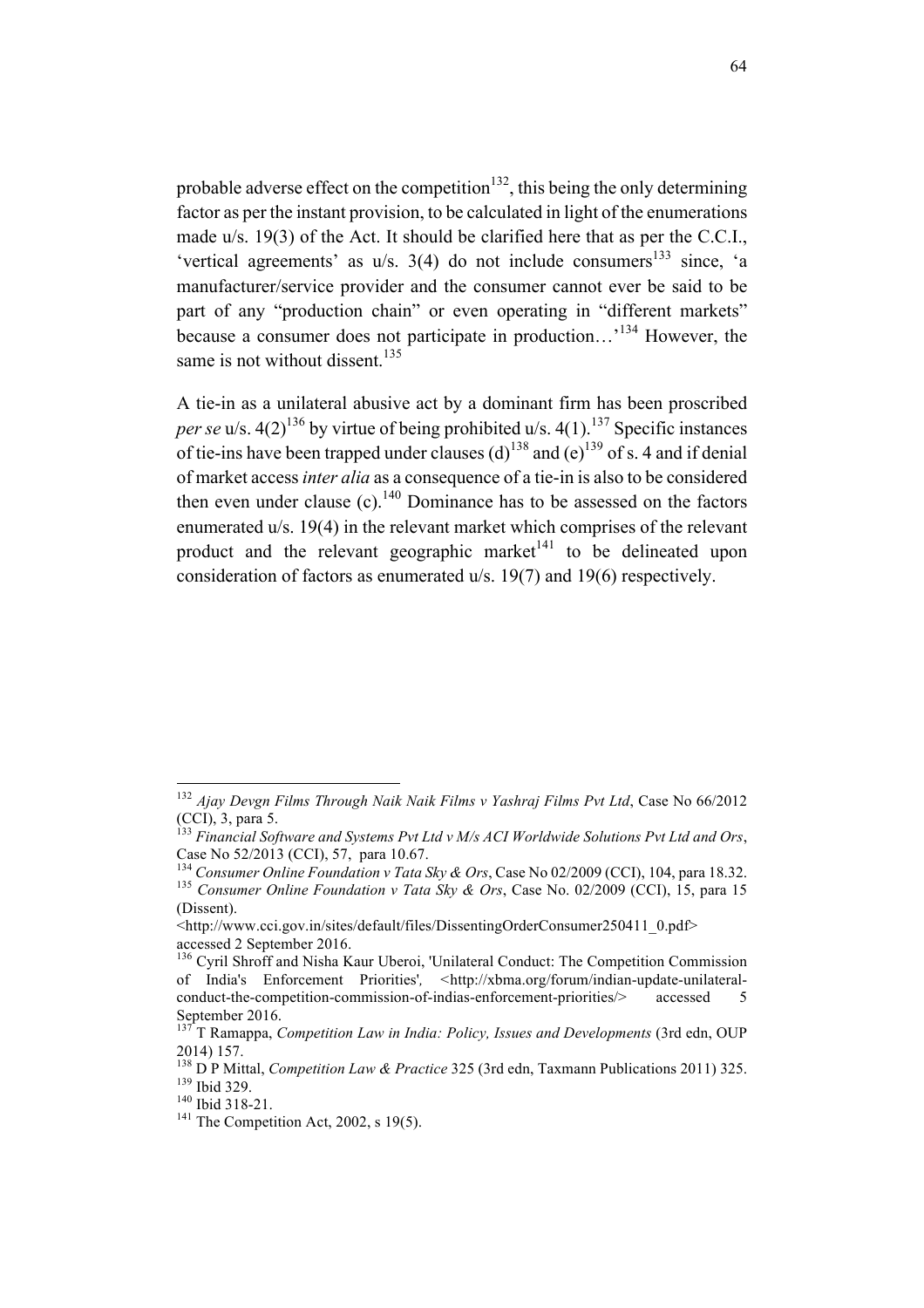### **2.** *Sonam Sharma* **and** *Ramakant Kini***: Relevant Facts**

### **a. Shri Sonam Sharma v Apple Inc. and Ors**

The allegations in this case pertained to distribution agreements entered into between Apple India Pvt. Ltd., Indian subsidiary of Apple Inc. U.S.A. ("Apple") and Vodafone Essar Limited ("Vodafone") and Bharat Airtel Limited ("Airtel"), by virtue of which Apple iPhones (3G/3GS) could only be purchased on the GSM network of Airtel or Vodafone and only through their respective distributors. iPhones purchased from other sources or 'unlocked' i.e. reconfigured to run on other GSM networks were susceptible to lose their warranty cover since they were not accepted for repair at the respective service centres. It was further alleged that both Airtel and Vodafone had also 'tweaked' their mobile internet services in order to make them incompatible to be used with iPhones and subsequently notified iPhone specific internet services at relatively higher price than what they charged for use on other smartphones. Further, Apple was also accused of allowing only applications approved by it and available on its online application store 'App Store' to be used on iPhones and if in case iPhones were 'unlocked' to make other third party applications workable with the same it rendered the warranty of such iPhones worthless, moreover any upgrade of the operating system of such iPhones caused for 'relocking' of such iPhones and deletion of all such unapproved, third party applications from the iPhones.

The allegations were compounded to have offended provisions both u/s. 4 i.e. provisions condemning abuse of dominance and u/s. 3 i.e. provisions condemning anti- competitive agreements likely to have AAEC in the market. The alleged tie-in as identified by the C.C.I. was a 'distribution/ sales arrangement between Apple and Airtel/ Vodafone is a case of "contractual tying" wherein the handset manufacturer and service provider have joined hands to offer a packaged product to the customer*.*' 142

Upon an order of the C.C.I. u/s 26(1), the Director General ("DG") undertook an investigation into these allegations. Amidst various objections raised against the jurisdiction of the C.C.I. in the instant case, which included *inter alia* the fact that subject- matter of the dispute was better suited to be tried before the Telecom Regulatory Authority of India ("TRAI") rather than the

 <sup>142</sup> *Sonam Sharma* (n 7) 24, para 70.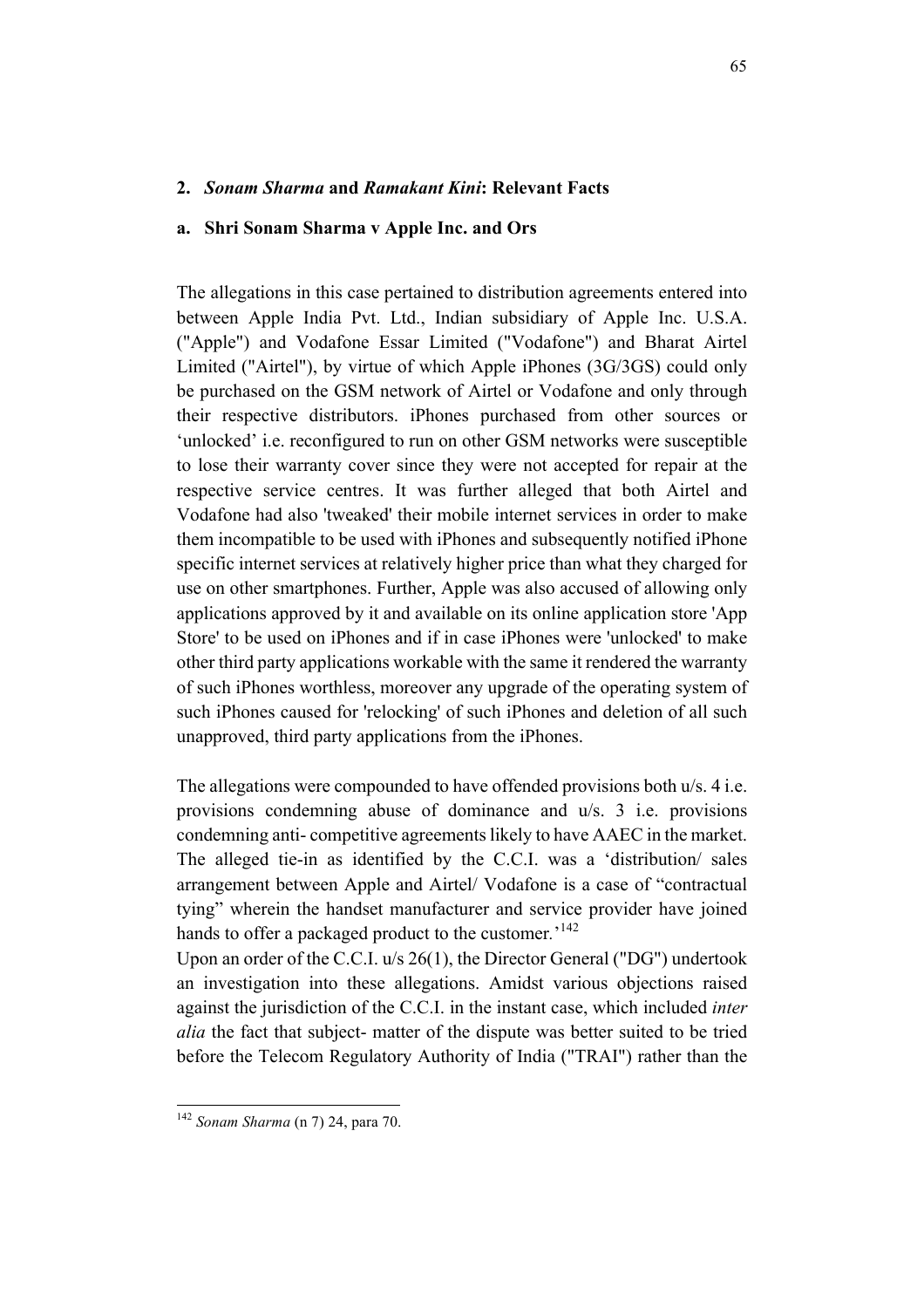C.C.I.; that the informant did not have a *locus standi* in the instant case; that the Competition Act, 2002 did not have retrospective application and the concerned aberrations if at all happened, happened prior to the notification of sections 3 and 4 of the Act. Moreover, 'collective dominance' (assessing jointly the standing of Vodafone and Airtel in the market) was not recognised under the Act and thus the prerequisite of dominance with regard to Vodafone and Airtel was not made out.

As per the DG, the arrangement between Apple, Airtel and Vodafone of selling 'locked' iPhones was a Tie-in arrangement u/s. 3(4)(a). However given the miniscule market share of Apple in the 'smartphone' market in India (1%- 3% in terms of volume) at the time of the aberrations i.e. between 2008- 2010, such tie-in could not have caused any AAEC in the said market in India. With regard to violations u/s. 4, the DG identified two relevant markets namely, '(i) relevant market for smartphones in India and (ii) relevant market for GSM cellular services in India<sup>143</sup> and further deduced that Apple or Airtel and Vodafone (individually) were not dominant in these markets respectively.

### **b. Ramakant Kini v Dr. L.H. Hiranandani Hospital**

In this case, an exclusivity agreement whereby Dr. L.H. Hiranandani Hospital ("Hiranandani") did not allow for any stem cell bank apart from Cryobanks International India ("Cryobank") to offer stem cells banking services (collection of umbilical cord at the time of birth and preserving it at sub- zero temperature for 21 years) on its premise was the cause for the dispute to arise. The informant in this case had already approached M/s Life Cells India Pvt. Ltd. ("Life Cell") for its services and then had engaged *Hiranandani* for maternity related services and delivery of her child. However, as was averred, she was not notified of the special arrangement that existed between *Hiranandani* and Cryobank at this point, it was only subsequently when she requested *Hiranandani* to allow Life Cell to collect the umbilical cord at the time of the delivery of her child that she was refused the same and Cryobank as an alternative was suggested to her. This caused for the Informant to engage another hospital for its maternal services.

 <sup>143</sup> Ibid 12-13, para 26.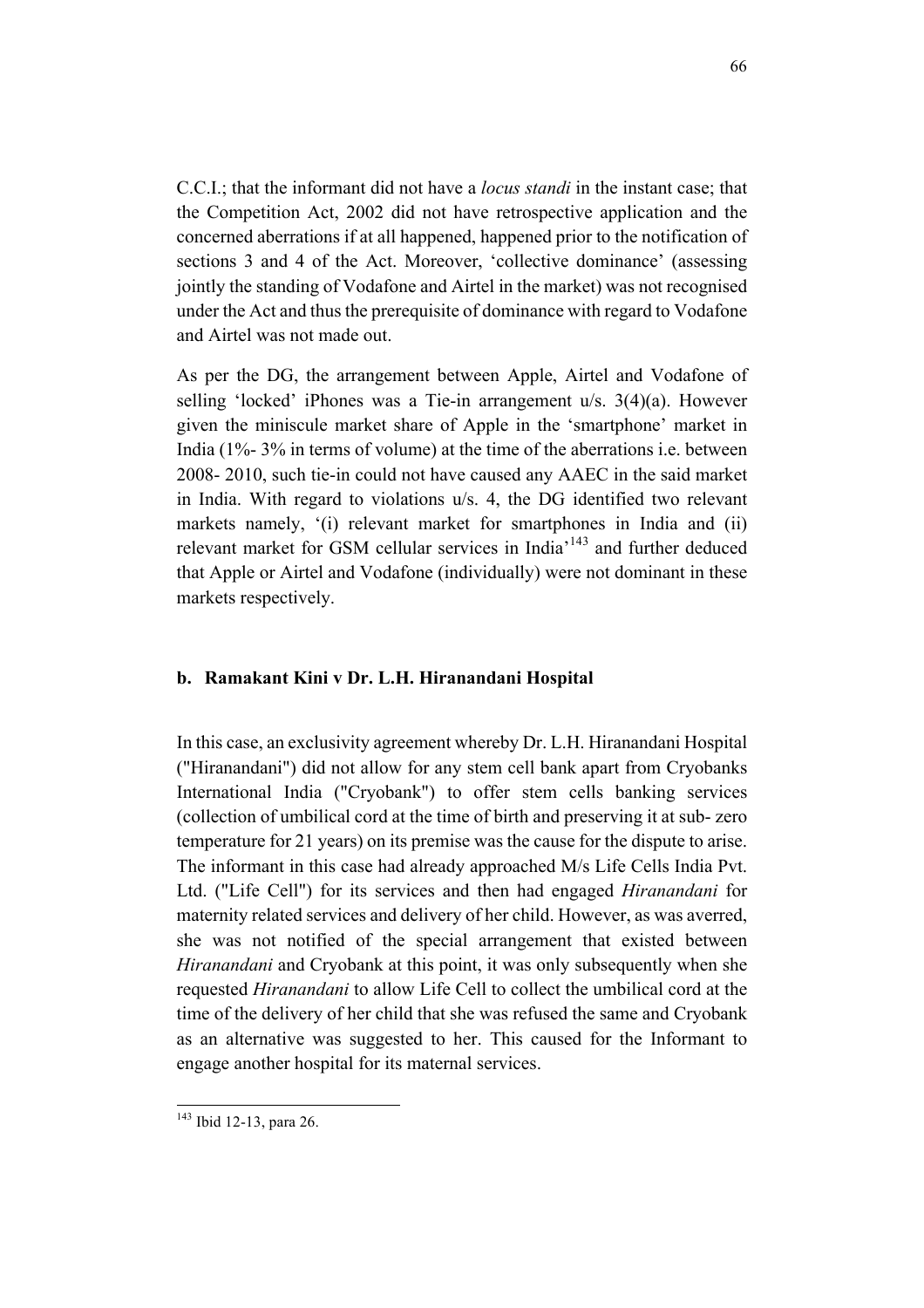Based upon the above mentioned, allegations  $u/s$ . 3(4), s. 4(2)(a)(i) and 4(2)(c) were registered with the C.C.I., who instructed an investigation of the DG u/s. 26(1). As per DG's investigation, the agreement between *Hiranandani* and Cryobank was anti-competitive as  $u/s$ . 3(4) and the same was likely to have AAEC in the market. Further, *Hiranandani* was considered to be dominant in the market of 'provisions of maternity services by super speciality hospital in the geographic market of 0-12 km from the *Hiranandani* Hospital covering S, L, N, K/E, T & P/S wards of Municipal Corporation of Greater Mumbai as per Section  $2(r)$  of the Act<sup>144</sup> which it had abused by imposing unfair conditions on expecting mothers coming to it for maternity services. It must be clarified here that subsequently the Commission had assessed a violation only of s. 3(1) of the Act in the case as an agreement causing AAEC but not falling expressly within s. 3(3) or 3(4) i.e. the claim for tie-in did not materialise.

### **3. C.C.I.'s Assessment: A Critique**

As per C.C.I.'s order in *Sonam Sharma:*

A tying arrangement occurs when, through a contractual or technological requirement, a seller conditions the sale or lease of one product or service on the customer's agreement to take a second product or service. In other words, a firm selling products X and Y makes the purchase of product X conditional to the purchase of product Y. Product Y can be purchased freely on the market, but product X can only be purchased together with product Y. The product that a buyer is required to purchase in order to get the product the buyer actually wants is called the tied product.<sup>145</sup>

Further in the order, C.C.I. acknowledges that tie-ins are not *per se* anticompetitive as 'economics literature suggests that there are pro-competitive rationales for product-tying. These include assembly benefits (economies of scale and scope), quality improvement as also addressing pricing inefficiencies'.146 Thus, it seems clear that C.C.I. in essence acknowledges that tie-ins should be dealt with under the rule of reason approach as is the

<sup>144</sup> *Ramakant Kini* (n 9) 0267, para 4. <sup>145</sup> *Sonam Sharma* (n 7) 24, para 66. <sup>146</sup> Ibid 24, para 69.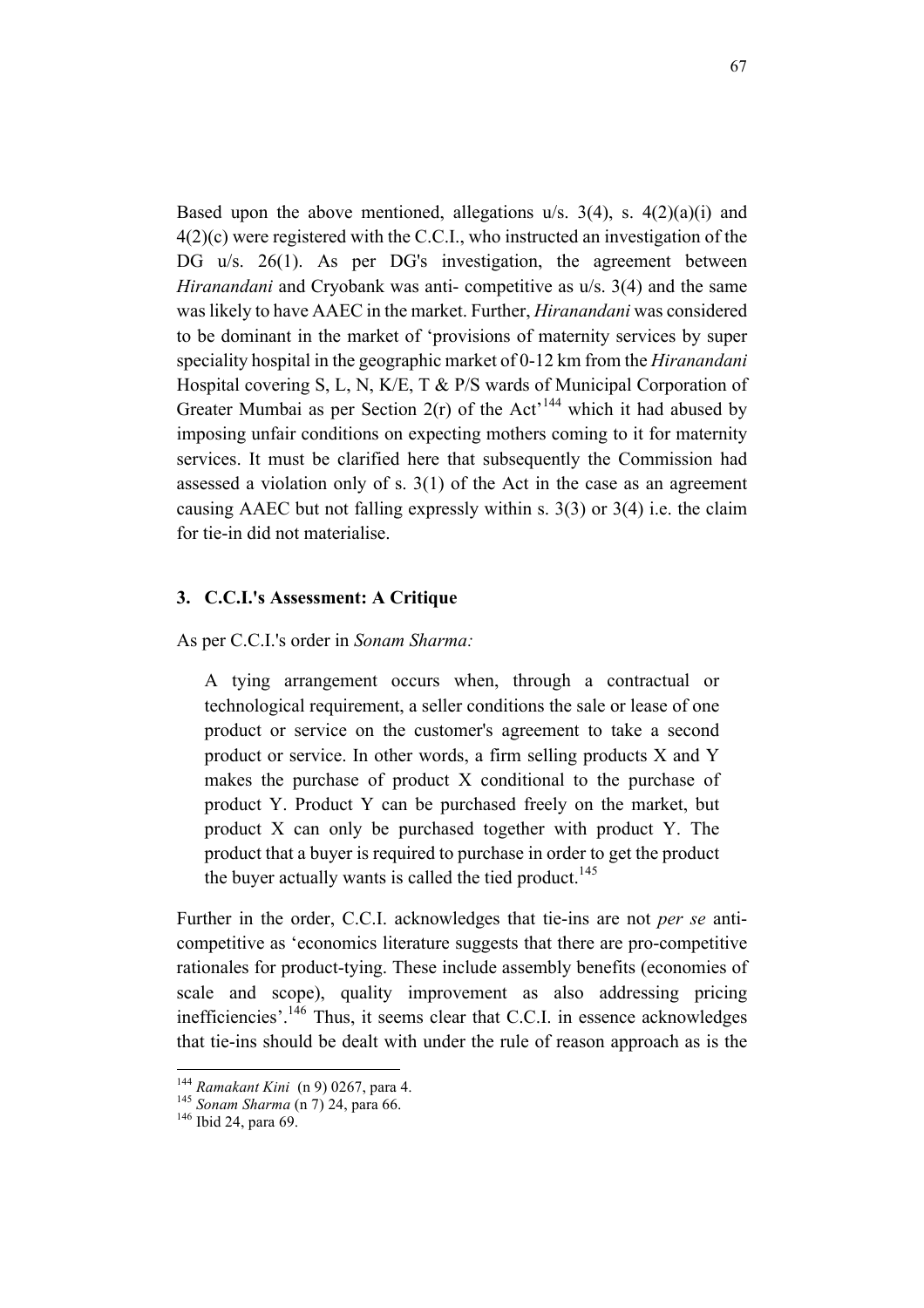scheme u/s. 3(4) of the Act. Thereafter, C.C.I. very categorically goes on to identify '*necessary and essential conditions*' in respect of '*anti-competitive tying*', these being:

(1) Presence of two separate products or services capable of being tied; (2) The seller must have sufficient economic power with respect to the tying product to appreciably restrain free competitions in the market for their product; (3) The tying arrangement must affect a not insubstantial amount of commerce. $147$ 

it then applies these standards cumulatively to the instant case to identify whether the (tie-in) arrangement in question i.e. tying of the sale of iPhones to the subscription of mobile network services of Airtel and Vodafone, is *anticompetitive* or not (as is the practice in the U.S. and the E.U.). The use of the phrase '*anti- competitive tying*' is of great import here, for it invariably leads to the conclusion that if in a situation the conditions as enumerated above are fulfilled the tie- in arrangement in question would become illegal or *anticompetitive*. This understanding of tie-ins is highly contentious and gravely problematic, for in doing so the C.C.I. has simply introduced the standards for *quasi- per se* proscription of tie-in agreements as prevalent in the U.S. (explained earlier) and documented in copious pronouncements of the U.S.S.C. including *Northern Pacific*<sup>148</sup> in the enquiries  $u/s$ . 3(4)(a) even though, s. 3(4) clearly envisaged a rule of reason approach wherein it was only the causing or the likelihood of causing of AAEC which determined the anti- competitiveness of a tie-in and not the fulfilment of any prerequisites as the C.C.I. seemed to have implied.

Moreover, 'dominance' as a factor *per se* cannot be considered while determining AAEC in a claim u/s. 3(4) since as per the C.C.I., 'whether an agreement restricts the competitive process [AAEC] is always an analysis of the balance between the positive and the negative factors listed under section  $19(3)(a)$ -(f)<sup>-149</sup> and 'dominance' has not been included as a factor therein. It may further be argued that unlike clause (m) u/s. 19(4) which has rendered the list of factors enumerated therein (for determining one's dominance) as

<sup>&</sup>lt;sup>147</sup> Ibid 23-24, para 69.<br><sup>148</sup> [1958] 356 US 1.<br><sup>149</sup> *Shri Ghanshyam Dass Vij v M/s Bajaj Corp Ltd and Ors*, Case No 68/2013 (CCI), 68, para 81.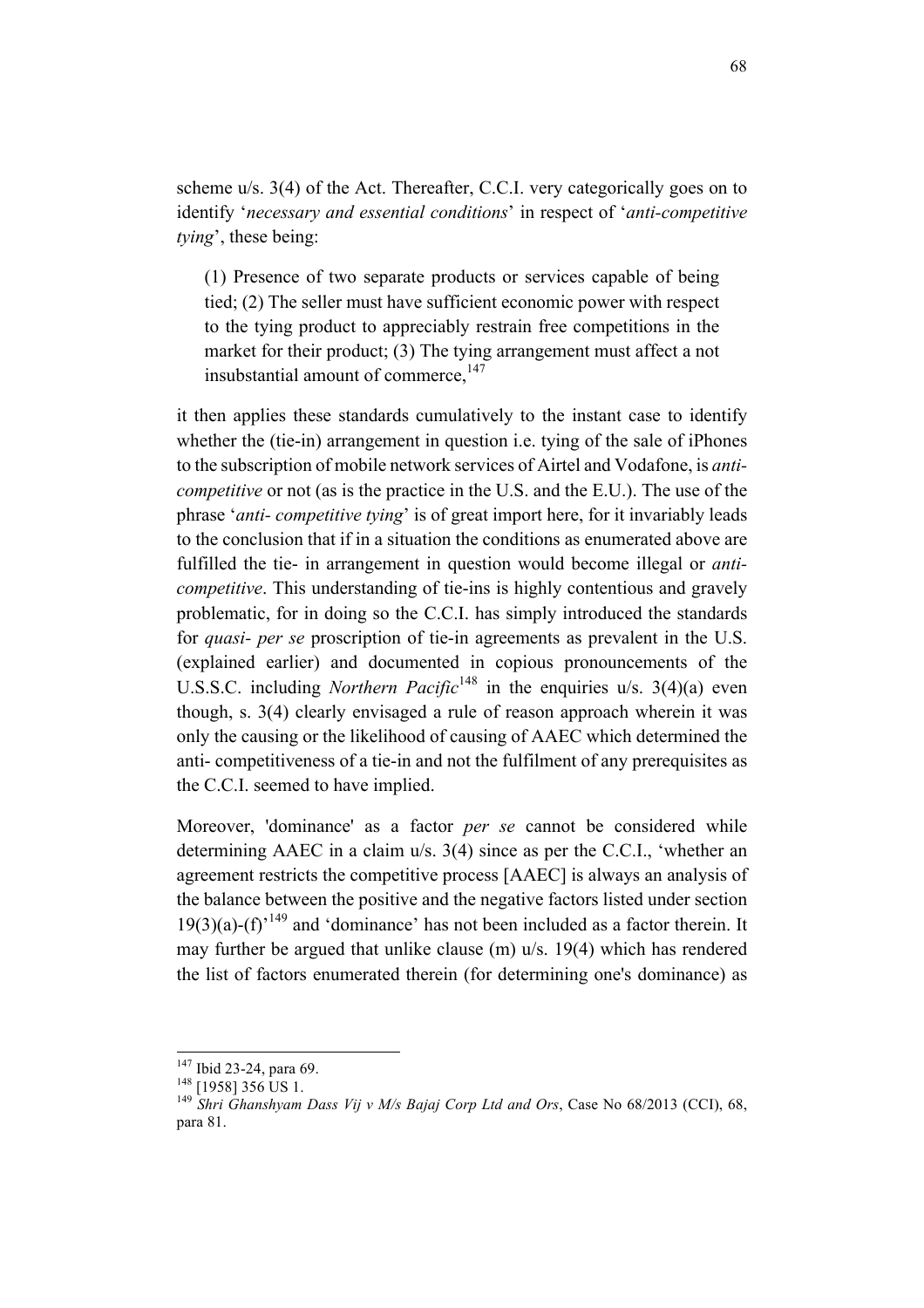open- ended (inclusive)<sup>150</sup>, no such clause exists  $u/s$ . 19(3) thereby hinting at the legislative intent of self-sufficiency or exhaustiveness of the list of factors enumerated therein, thus vanquishing any scope for the C.C.I. to consider external factors. Perhaps, this is the reason why, it has also been suggested that instead of applying the same factors (u/s. 19(3)) for evaluating the different kinds of vertical restraints (for AAEC) mentioned in the Act, C.C.I. should have the liberty to consider and specify different standards for evaluation, suitable to the respective restraint.<sup>151</sup>

In contradiction to this, in the case of *Ramakant Kini*, while dealing with the alleged tie-in the C.C.I. at least opined (majority) in conformity with the scheme of s. 3 in general and s. 3(4) in particular, when it acknowledged the distinction with regard to the treatment to be met out to agreements u/s. 3(3) and 3(4) going on to further accept that 'Section 3(3) categories are examples of agreements which are considered in violation of Section 3(1) and the Commission, under law, has to presume that these agreements have an appreciable adverse effect on competition'<sup>152</sup> and 'in case of an agreement of the nature under Section 3(4), it has to be shown that an agreement covered under Section 3(4) has or is likely to cause an appreciable adverse effect on competition in India<sup>153</sup> respectively. This was with no reference to 'dominance' being a prerequisite for a claim of anti-competitiveness  $u/s$ .  $3.154$ However, in appeal before the COMPAT, the position was re-established to as it was in *Sonam Sharma*, namely that existence of a tie-in between two separate products by a dominant firm which involves a substantial amount of commerce in the market, would lead to a presumption of *anti-competitiveness*  of the tie-in arrangement.<sup>155</sup>

 <sup>150</sup> *Belaire Owner's Association v DLF Ltd, Haryana Urban Development Authority Dept of Town and Country Planning, State of Haryana*, Case No 19/2010 (CCI), 4, para 4(supplementary).

<sup>151</sup> Raychaudhuri, 'Vertical Restraints In Competition Law' (n 129) 622-23.<br>
<sup>152</sup> *Ramakant Kini* (n 9) 0268, para 8.<br>
<sup>153</sup> Ibid 0268, para 9.<br>
<sup>154</sup> Ibid 0274, para 29.<br>
<sup>155</sup> *Hiranandani* (n 126) 0175, para 35.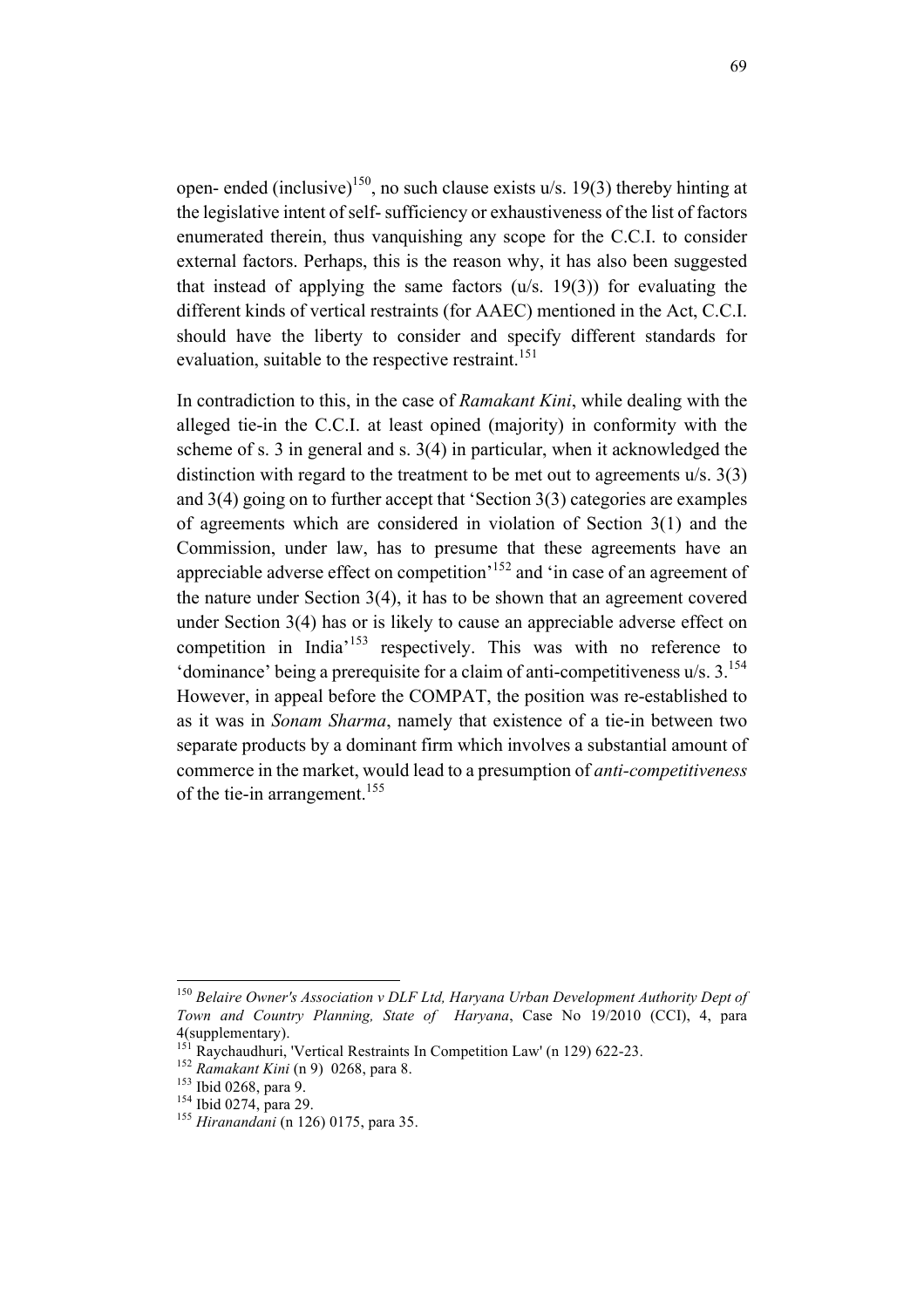### **a. Dominance as a prerequisite u/s. 3(4)**

In *Sonam Sharma*, as per C.C.I., one of the prerequisites for an *anticompetitive tying* was '*sufficient economic power with respect to the tying arrangement*' 156, which was deduced upon factors enumerated u/s. 19(4) similar to 'dominant position' as defined under the explanation attached to Section 4.<sup>157</sup> C.C.I. based upon the investigation undertaken by the DG and upon the evidence adduced before it by the parties, firstly identified the relevant markets as '*Market for smartphones in India; and Market for mobile services in India'.* It then considered whether Apple was in a dominant position in the relevant market for smartphones or not. It acknowledged the business model employed by Apple in India, whereby Apple used to sell locked iPhones through Mobile Network Operators ("MNOs") and Authorized Premium Resellers ("APRs") by virtue of non- exclusive agreements, this arrangement being beneficial to both Apple and MNOs (Airtel and Vodafone) since 'the former did not have to incur establishment/ marketing expenditure while the latter were guaranteed of turf- client for the period of the lock- in'.158

However, it was further acknowledged that the customers could get their iPhones unlocked by paying some extra fees. It concluded that Apple was not dominant in the said market by stating that neither Apple's share in the smartphone marker in India nor any other factor as specified u/s. 19(4) imparted any dominance to Apple. The C.C.I. then considered the dominance of Airtel and Vodafone, and stated that neither of the two possessed the requisite market power or any other factor u/s. 19(4) which could have imparted dominance to them. The claim that they were collectively dominant since they collectively possessed 52% market share in the market for mobile services in India was considered untenable since, 'they are horizontal competitors who fight for greater market share'.<sup>159</sup> It further concluded that 'for a vertical agreement to be anti competitive requires the monopolization claim to hold, and given the miniscule market share of the tying party the monopolization claim will be contrived'.<sup>160</sup> Thus, it could be inferred from this approach that, although dominance as a prerequisite is not required u/s.

<sup>&</sup>lt;sup>156</sup> *Sonam Sharma* (n 7) 23, para 69.<br><sup>157</sup> Ibid 20, paras 58- 59.<br><sup>158</sup> Ibid 20, para 56.<br><sup>159</sup> Ibid 20, para 59.<br><sup>160</sup> Ibid 24, para 70.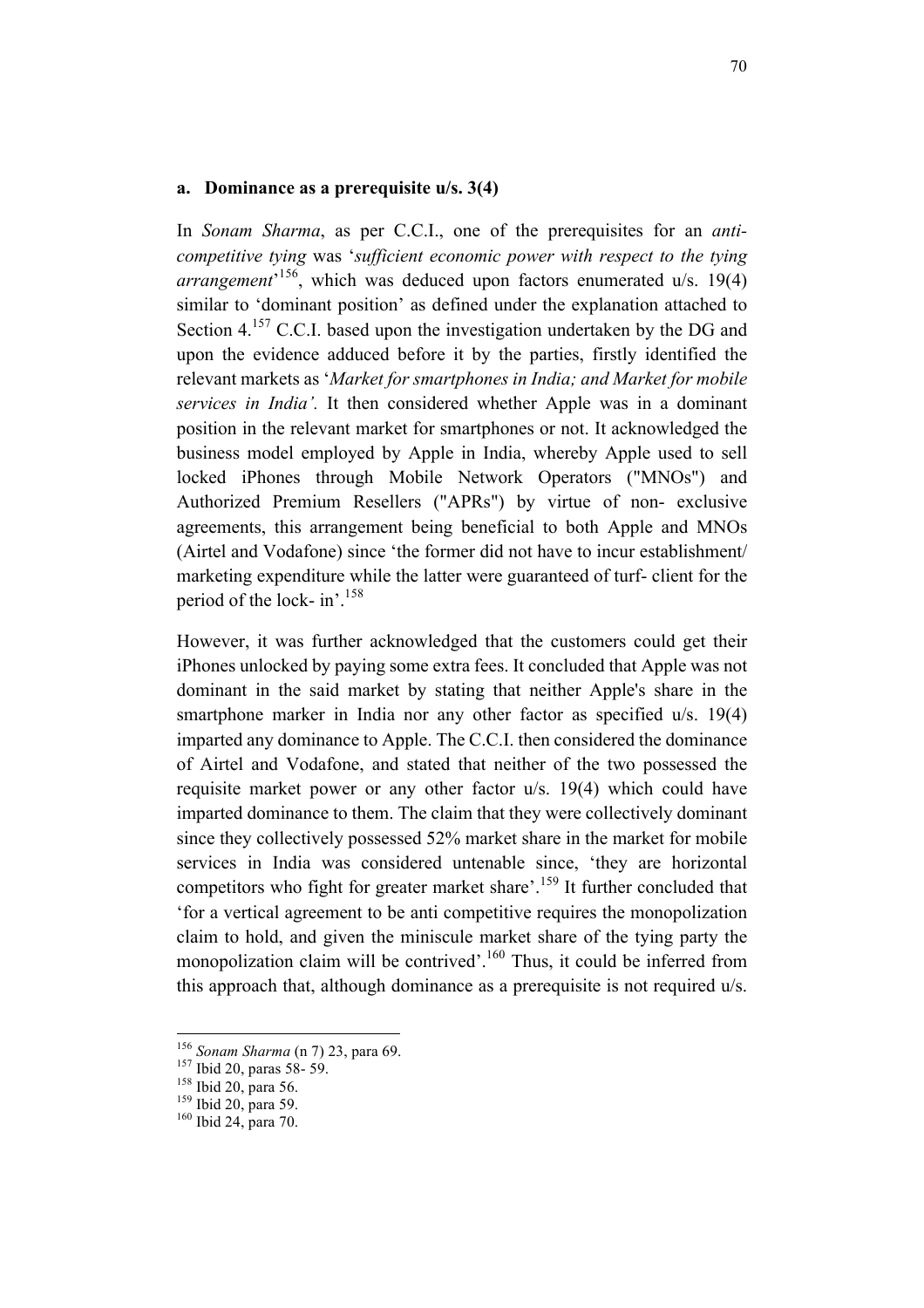3(4)(a), it was considered to be so by the C.C.I. and it was only when the claim of dominance did not materialise that C.C.I. subsequently considered the factors u/s. 19(3) to identify if the alleged tie-in caused or likely would have caused an AAEC in the market.

In essence, this approach of the C.C.I. is akin to the approach now generally employed by the courts in the U.S. and explained by a commentator as *The Two-Hurdle Doctrine*. <sup>161</sup> As per this practice, an alleged tie-in is to be first tested for the prerequisites of a *per se* proscription and if the same are absent it is to be then considered under the rule of reason to identify its foreclosure tendencies (if any) in the market.<sup>162</sup> At this point it may be argued, that in the instant case, had Apple or Airtel/Vodafone been found to be dominant in the respective markets, C.C.I. perhaps, would not have gone on to further consider the factors u/s. 19(3) in order to gauge their tendency of causing AAEC in the market, since the prerequisites of an *anti-competitive tying* would have been satisfied (assuming that the other two were fulfilled as well) and there existed a vertical relationship as required u/s. 3(4). It is interesting to note that, although mindful of the *leverage* theory of anti-competitiveness of tie-in arrangements<sup>163</sup>, the C.C.I. has generally limited its enquiry to the factors u/s. 19(3) to a finding of actual or potential AAEC in the market and without enquiring about the market position of the defendants to establish a presumption of anti-competitiveness<sup>164</sup>, this is not to say that leverage theory is not endorsed at all since it forms the basis for proscription u/s. 4(2).

#### **b. Potential Ramifications of such Interpretation**

*Firstly*, as already stated, in doing so C.C.I. is replacing the rule of reason approach as mandated u/s. 3(4) by a *per se* proscription. In doing so, the C.C.I. has not only contradicted the legal mandate of s. 3(4), it has taken the Indian competition jurisprudence to the wrong side of the ensuing debate with regard to the proscription of tying arrangements in various jurisdictions.

<sup>&</sup>lt;sup>161</sup> Kenneth W Dam, 'Fortner Enterprises v United States Steel: "Neither a Borrower, nor a Lender Be''' [1969] The Supreme Court Review 1, 32- 36.<br><sup>162</sup> Ibid. <sup>163</sup> *Arshiva Rail Infrastructure Ltd v Ministry of Railways and Ors*, Case No 64/2010 (CCI),

Case No 12/2011 (CCI) and Case No 02/2011 (CCI), para 4.2.5.

<sup>164</sup> *Consumer Online Foundation* ( n 134) 100-01, paras 18.28- 18.29; *ESYS Information Technologues Pvt Ltd v Intel Corporation (Intel Inc), Intel Semiconductor Ltd and Intel Technology India Pvt Ltd* [2014] CompLR 0126 (CCI), 0138, para 7.3.8; *Ajay Devgn Films*  (n 132) 3-4, paras 5-6.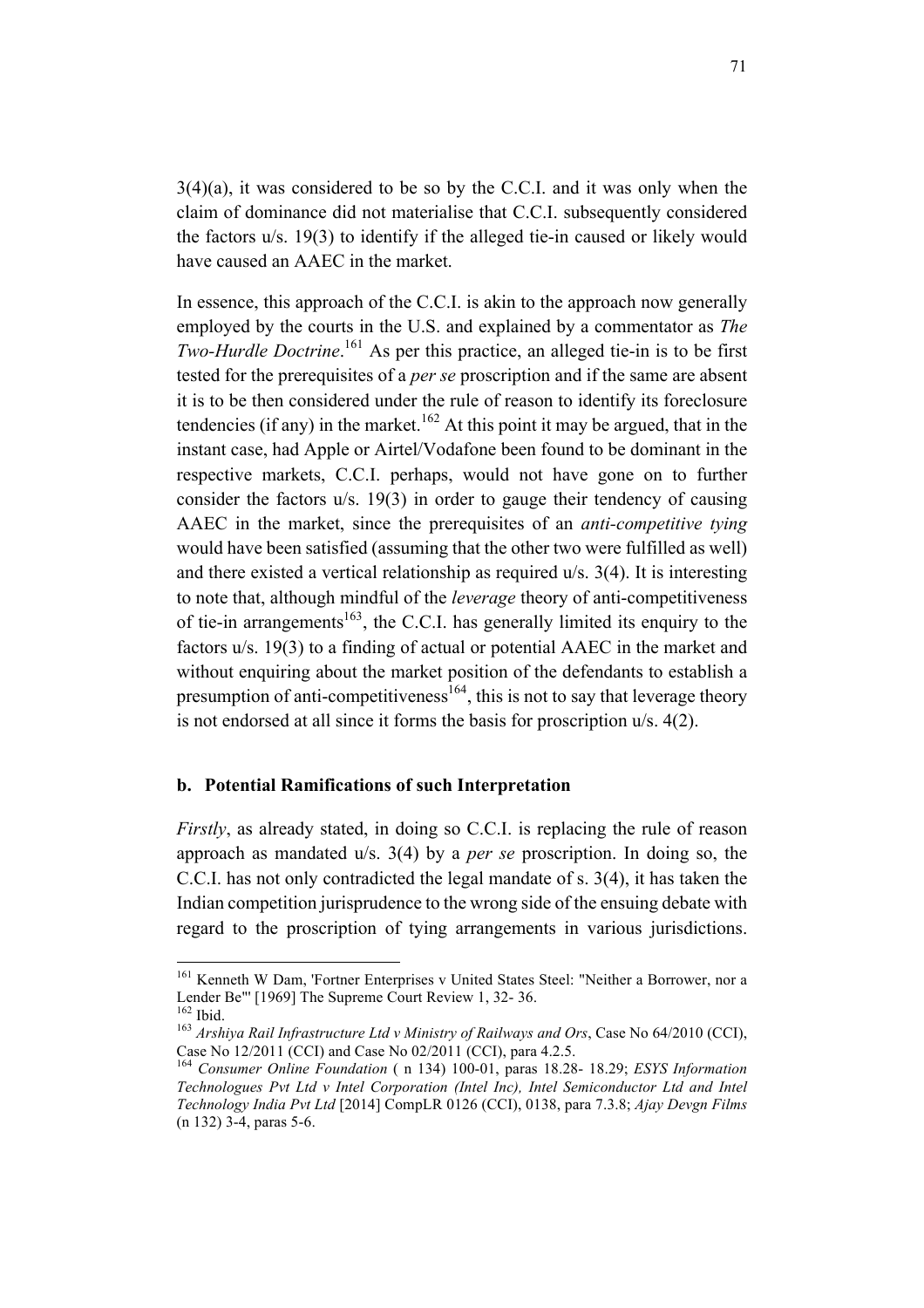Whereas in both the U.S. and the E.U. rapid changes have taken places and tie-ins are now more often than not found to be treated under a rule of reason or an 'effects- based' approach, respectively (even when the seller possesses significant economic power in the tying product market) considering that 'most concerns about tying are misplaced'<sup>165</sup>, in India where tie-ins irrespective of possession of dominance or not, ideally should have been subject to a rule of reason enquiry u/s. 3(4)(a) would now be presumed to be *anti-competitive* upon the proof of existence of dominance (*quasi per se* rule) which is both unique and textually unwarranted for the mere fact that under the Act either agreements are *per se* anti- competitive u/s. 3(3) or may be proscribed as anti- competitive u/s. 3(4)(a) after successfully showing of AAEC upon consider of factors u/s.19(3) (rule of reason), with no scope for incorporating this *quasi* rule within the existing scheme of the Act. Notwithstanding the role of s. 3(1) as a blanket cover trapping agreements causing AAEC but not falling within either s. 3(3) or s. 3(4), as was held by the C.C.I. in *Ramakant Kini*.

*Secondly*, in light of such interpretation, what remains of the scope of tie-ins u/s. 4(2) *vis-à-vis* s. 3(4)(a) has become ambiguous. As per the authors, there existed a clear distinction under the Act to the extent that tying by nondominant firms was to be trapped u/s. 3(4)(a) and tendered a rule of reason approach whereas tying by dominant firms was to be trapped u/s. 4(2) and made subject to a *per se* proscription. Even as per the Raghavan Committee Report, in any case an agreement of tie-in imposed by a dominant firm was "likely to attract the provisions of the law relating to abuse of dominance".<sup>166</sup> This position has been endorsed by various practitioners.<sup>167</sup> Perhaps, it is for this reason that C.C.I. had stated that:

[F]or the purposes of Section 3, the Commission is not supposed to enter into a discussion of market dominance, which exercise is necessarily to be done in respect of violation of Section 4…The

 <sup>165</sup> David S Evans, 'The Poster Child for Antitrust Modernisation', *Antitrust Policy and Vertical Restraints* (Robert H. Hahn (ed), Brookings Institution Press, Washington DC 2006).<br><sup>166</sup> Raghavan Committee Report (n 123), para 4.4.0.

<sup>&</sup>lt;sup>167</sup> Amitabh Kumar, Farhan Sorabjee and Amit Kapur, 'Getting the deal Through- Vertical Agreements 2012', *Global Competition Review*, 149 <http://www.jsalaw.com/wpcontent/uploads/2015/09/VA2012-India.pdf> accessed 3 September 2016.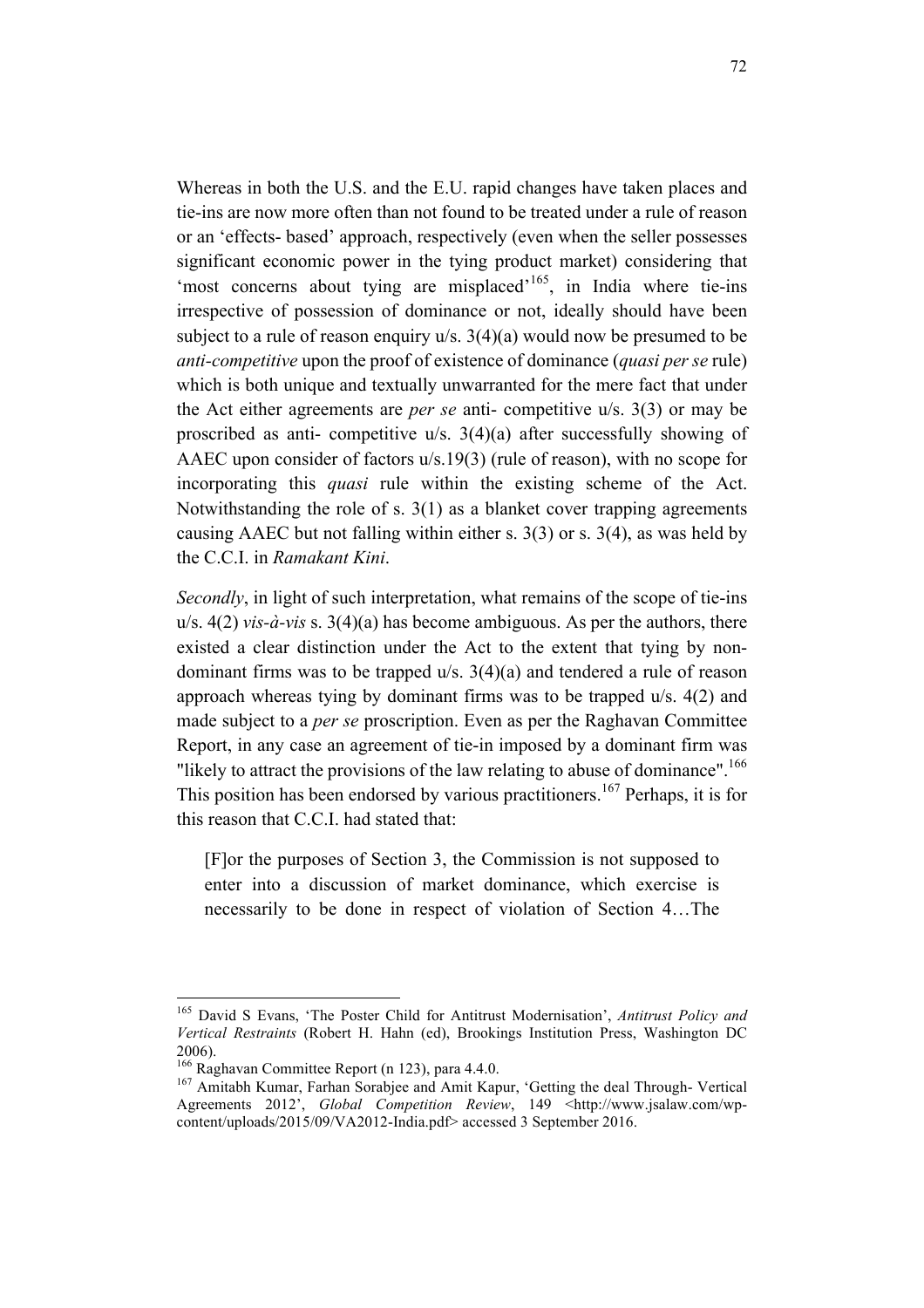Commission has to look into freedom of trade, consumer welfare aspects and adverse effect on competition of the agreement...<sup>168</sup>

This position is analogous to the position in the U.S. wherein:

[T]hey can be challenged under the Sherman Act §1 because they involve agreements that constitute restraints of trade if they are on balance anti-competitive. But they can also be challenged under the Sherman Act §2 if the defendant has monopoly power (or a dangerous probability of acquiring it) and the exclusionary agreements anticompetitively help obtain or maintain such monopoly power*.* 169

No doubt s. 4(2) would remain open to trap unilateral instances of abuse absent a vertical relationship for instance when a firm imposes the tie-in directly upon the consumer. However, for tying claims involving vertical relationship and market dominance, s. 4(2) has for all practical purposes been rendered otiose. One may argue that the C.C.I. had incorporated the element of dominance within S. 3(4)(a) only as a factor in deducing the actual or potential AAEC to be considered along with other factors u/s. 19(3), and thus the scheme of a rule of reason approach u/s. 3(4) remains intact and to this extend a distinction still exists with regard to the standard of proscription of tie-ins under the two provisions. However, not only is this interpretation skewed, the distinction based upon the same is only likely to further complicate the situation. Since, as already stated, there is no scope for the C.C.I. to consider additional factors u/s. 19(3).

Moreover, such a distinction is only going to give rise to different standards of treatment for the same offence of *tying by a dominant firm*. This is so because u/s. 3(4)(a) *tying by dominant firm* would be treated under a rule of reason approach with scope for objective justification in light of countervailing pro-competitive efficiencies whereas *tying by a dominant firm* u/s. 4(2) shall be met with a *per se* condemnation with no scope for objective justification. If this may not be the case and it be said that uniform standard of rule of reason shall be applied to tie-ins under the Act generally, it will be unsuitable equally since s. 4(2) provides for an exhaustive list of instances of abuse by a dominant firm and no scope for objectively justifying them (apart from the exception provided therein<sup>170</sup>), however, a rule of reason based

<sup>&</sup>lt;sup>168</sup> *Ramakant Kini* (n 9) 0268- 0269, paras 10-11.<br><sup>169</sup> Einer and Geradin (n 6) 513.<br><sup>170</sup> The Competition Act, 2002, Explanation to s 4(2)(a).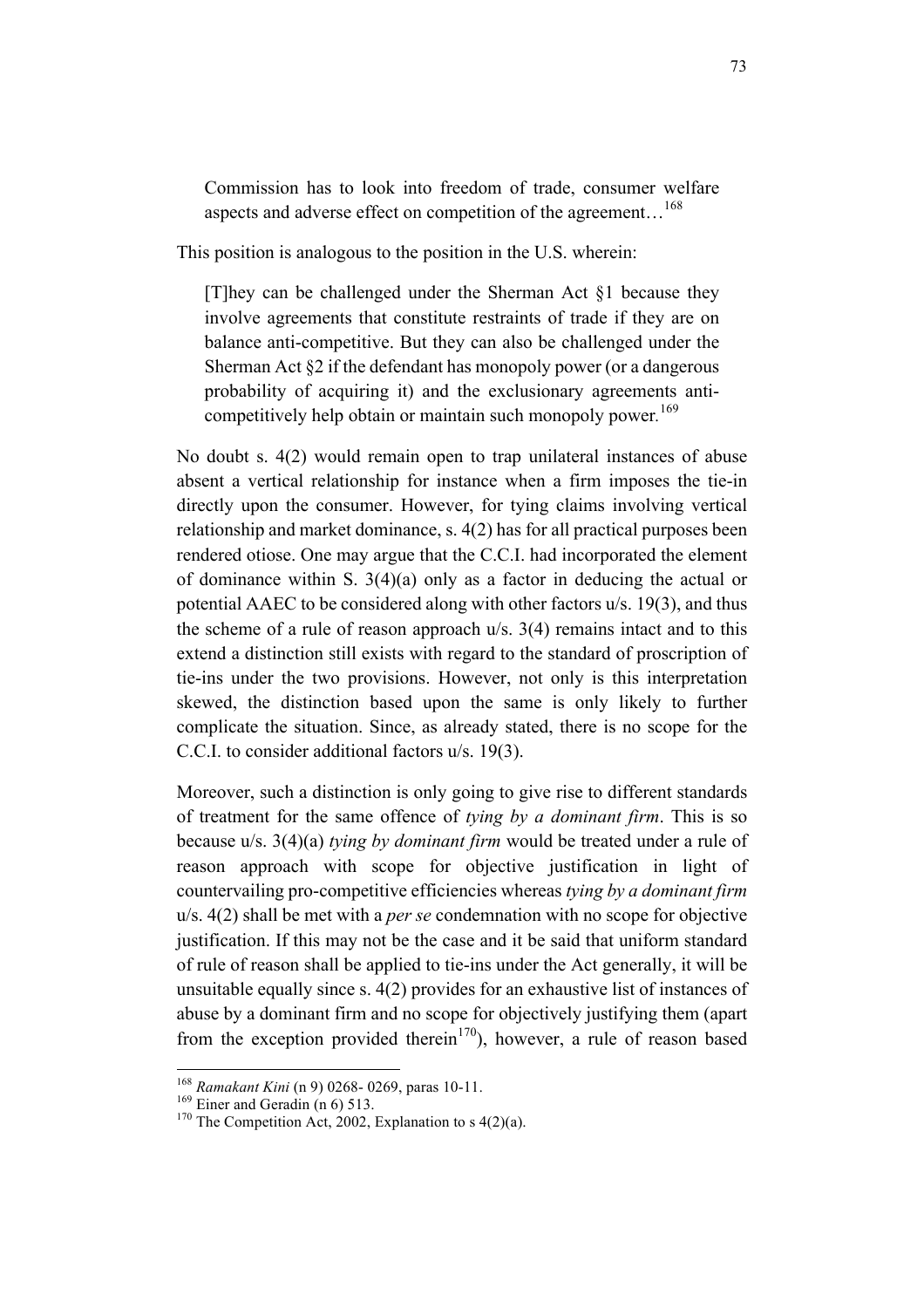approach would open avenues for justifying tying even u/s. 4(2) objectively and upon the non- likelihood of it causing AAEC and since similar avenues would not be available for other instance of abuse mentioned therein, a different standard of proscription shall be created between tying as an instance of abuse *vis-à-vis* other instances of abuses enumerated u/s. 4(2).

*Thirdly*, such interpretation has further led to a distinction in the standards of proscription for *tying by a non- dominant firm* u/s. 4(2) and s. 3(4). A claim of tying as an abuse u/s. 4(2) shall not materialise if dominance is not proved since the C.C.I. shall not then delve into the allegation of tying as an abuse. However, in light of what C.C.I. has done in *Sonam Sharma*, if the prerequisite of dominance is not fulfilled u/s. 3(4)(a) the C.C.I. would then also subject the alleged tying arrangement to a rule of reason enquiry to gauge actual or potential AAEC in the market. Thus, for the same offence that is of *tying by a non- dominant firm*, there exists a single enquiry u/s. 4(2) whereas a dual enquiry  $u/s$ .  $3(4)(a)$ . One may argue that this may not be the case, since even if the C.C.I. records no finding of dominance u/s. 4(2), it can treat the same as *tying by a non- dominant firm* u/s. 3(4)(a) subjecting it to a rule of reason approach and therefore no such distinction exists. However, if this was true, then C.C.I. could very well have upon a finding of dominance treated the case as that of tying as an instance of abuse u/s. 4(2) rather than incorporating the element of dominance  $u/s$ .  $3(4)(a)$  itself and vitiating its legal mandate.

# **V. Conclusions**

The C.C.I. as an Indian antitrust regulator has to go a long way in streamlining the Indian competition practice along the internationally acclaimed standards. This is not to mean that it has to blindly incorporate foreign legal standards simply because they have been found to be relevant elsewhere, within the Indian scenario without justifying or apprising itself of the viability of doing so. It also has to be mindful of the limits that the law has set in place for it to do the same. Whish's rationale for not incorporating the American rule of reason under Article 81(1) of the TFEU may be relevant in this regard, for as per him, doing so is 'misplaced', since the 'EC law is different in many ways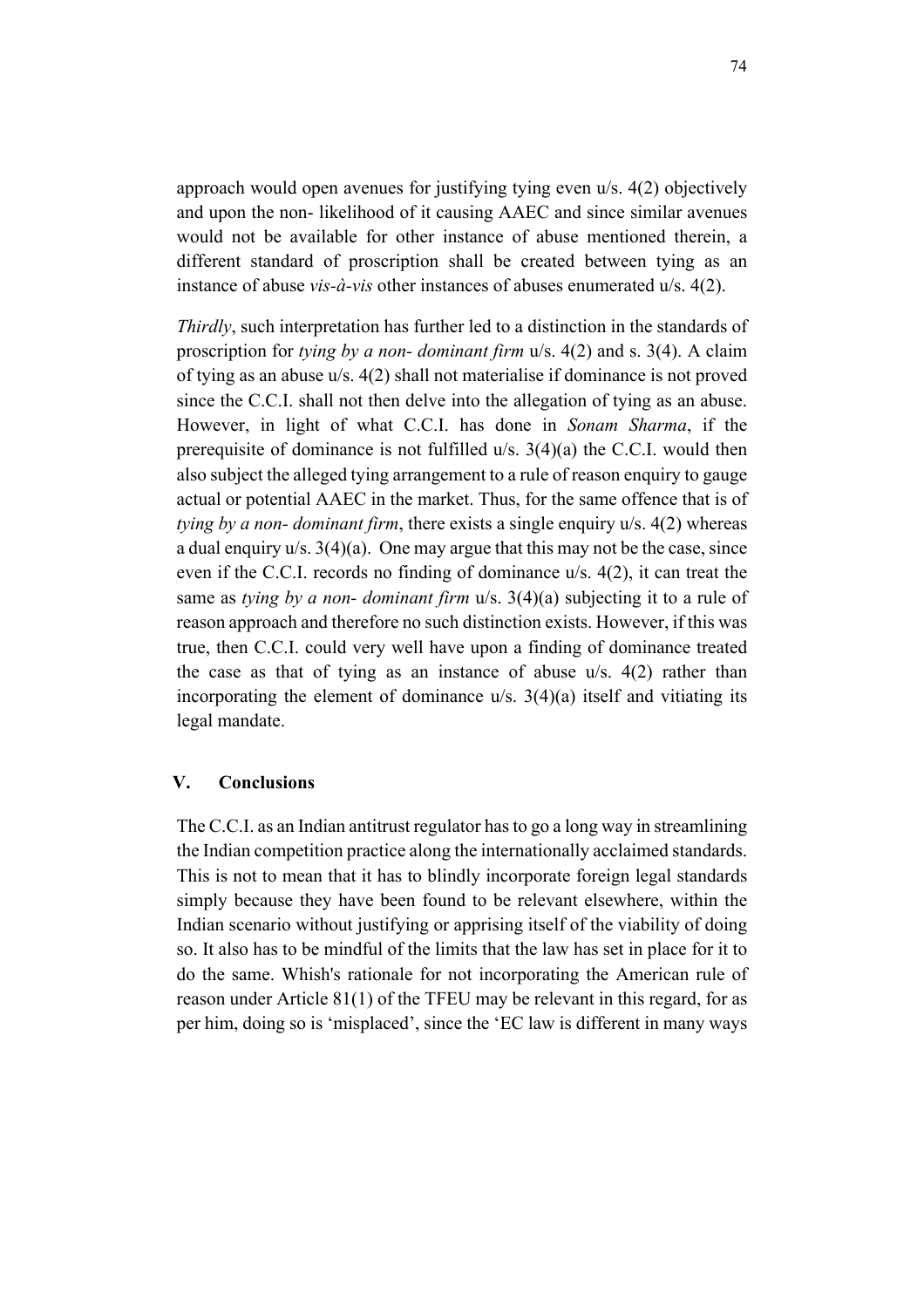from U.S. law, not least in that it has the "bifurcation" of Article 81(1) and  $81(3)^{171}$  which is absent in the U.S. law.

Similarly, the Indian law is fundamentally different as compared to the US law (for different reasons). This was also acknowledged by the Supreme Court of India while comparing the Indian law on competition with that of the U.S. law (Clayton Act).<sup>172</sup> It is so since unlike the U.S. law's liberal literature providing immense scope for interpretation to the judges, the Indian law has clear textual guidelines to be followed as and when a situation so demands. It clearly provides for separate approaches to be incorporated while dealing with *tying by dominant firms* (*per* se) and *tying by non- dominant firms* (rule of reason) and the C.C.I. is duty bound to sustain the same. This is not to mean that the C.C.I. cannot incorporate international principles at all, for this would be absurd in the light of the fact that most of the jurisprudence behind the Indian Competition Act, 2002 has been borrowed from the relatively advanced jurisdictions of the U.S. and the E.U. This also does not mean that the authors support the existing *per se* proscription of tieins u/s. 4(2). However, this is how the law in the present day stands. The underlying assumption here is that the C.C.I. must do so only when the principle intended to be so incorporated would augment the position of the Indian law with regard to the issue that the principle deals with and not to shift it a step back in the process of evolution.

The rule of reason or the 'effects- based' proscription of tie-in has now internationally been recognised as the right way ahead. As seen, the nomenclature may vary, it may be considered to be *quasi per se* or a figment of a traditional rule of reason enquiry but the essence remains the same, i.e. to proscribe tie-ins only after confirming actual AAEC and weighing it against any pro- competitive tendencies that the tie-in may exude. To this extend it must be stated that it should not be an incorporation of foreign principles of law in abstract, rather a constructive incorporation aimed at painting the best suited antitrust regulatory scenario on the canvas of the Indian market (it maybe to provide scope for objective justifications u/s. 4(2)). C.C.I. in the cases discussed herein however, seems to have been lost upon this objective and rather solely has concerned itself with incorporating

<sup>&</sup>lt;sup>171</sup> Whish and Bailey (n 75) 131.<br><sup>172</sup> *Competition Commission of India v Steel Authority of India Ltd and Anr*, Civil Appeal No 7779/2010 (Supreme Court of India).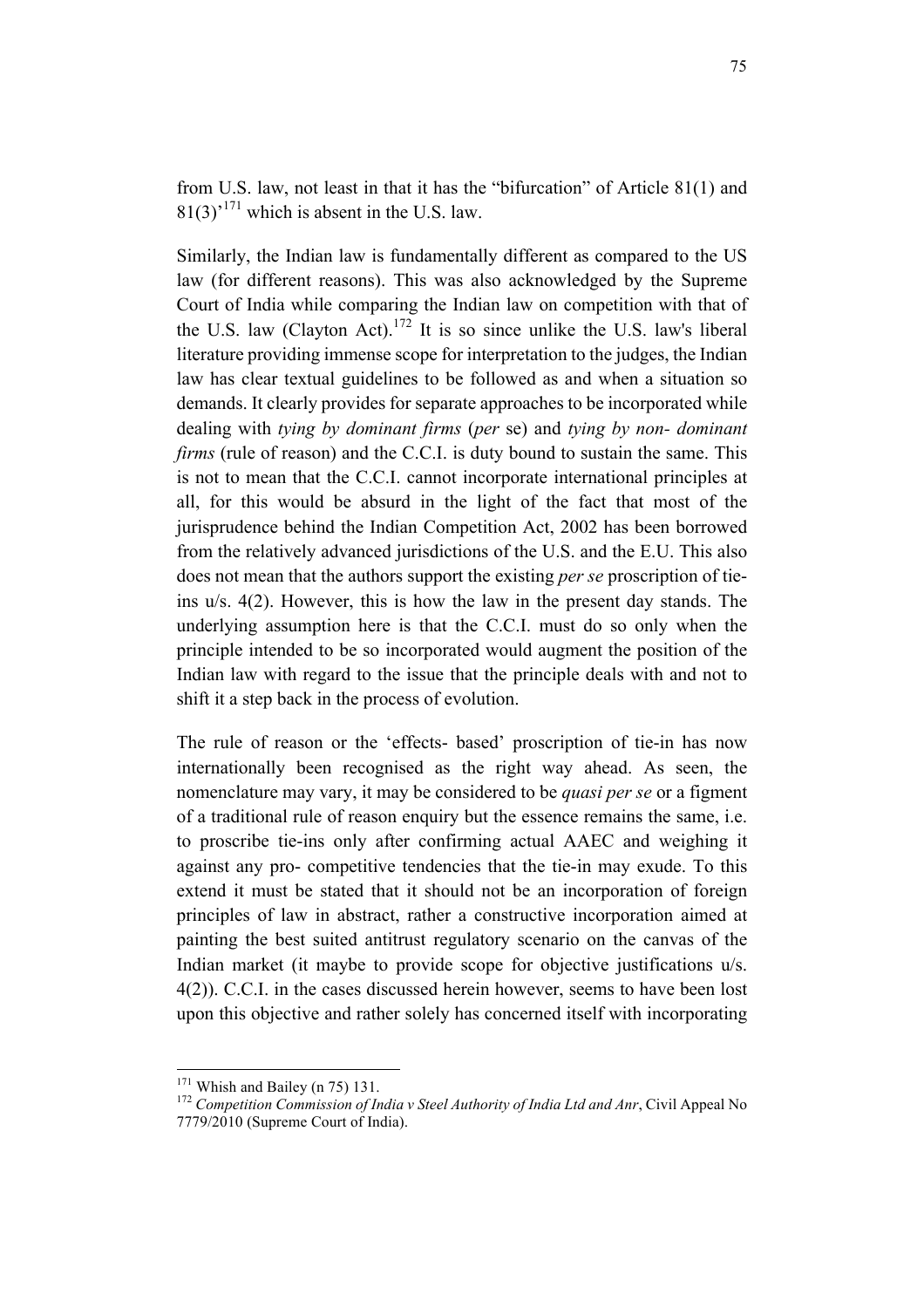alien doctrines presuming for them to suit the Indian scenario perfectly even if it is in defiance of the express mandate of the law.

In light of existing inconsistency in the law on tie- in arrangements, the authors believe that the C.C.I. must, analogous with the spirit of the Indian Constitutional Courts and the legislators of moulding international principles of law to suit the Indian ethos, mould this aspect of law in such a way so as to bridge the gap between the two provisions namely, s.  $3(4)(a)$  and s.  $4(2)$ . To achieve the same, the authors suggest a course for the inquiry into claims of tie-ins which should be employed by the C.C.I. Firstly, irrespective of what provision has the Informant relied upon while challenging an alleged tie-in as being anti- competitive, the C.C.I. should at the very beginning assess the dominance of the defendant in the market for the tying product. If C.C.I. records a finding of dominance, then it must treat the claim as *tying by a dominant firm*, an instance of abuse of dominance u/s. 4(2). On the other hand, if the C.C.I. fails to record a finding of dominance, then it must treat the claim as *tying by a non- dominant firm* u/s. 3(4)(a) of the Act (if facilitated in vertical relationship) subject to a rule of reason enquiry with the help of factors u/s. 19(3). Moreover, even if the C.C.I. is unwilling in incorporating the same, the least it could do is to not consider the dominance of a firm in the market for the tying product as a factor leading to a presumption of anticompetitiveness u/s. 3(4) and the tying arrangement should nevertheless be considered for its AAEC in the market as per the factors u/s. 19(3). However, considering the general acceptance that tie-ins facilitated through dominance are generally anti-competitive, the likelihood of not presuming the same even when dominance is proved, seems rather unlikely.

It is sensible to suggest that the C.C.I. should, analogous to the European Commission (providing scope for objective justification and countervailing economic efficiencies under Article 102, which otherwise is suggestive of a *per se* proscription), also provide scope for objective justifications based upon economic efficiencies or otherwise to be made in support of the alleged activity. The idea is not novel, for authors have speculated possible defences which the C.C.I. may and ideally should acknowledge while dealing with tying.<sup>173</sup> It has also been asserted that the language contained u/s.  $4(2)(d)$ suggests that 'tying of the two products would not violate [s. 4(2)(d)] if they are so integrated that they could be taken as components of a single product

 <sup>173</sup> Roy and Kumar (n 131) 364- 367.